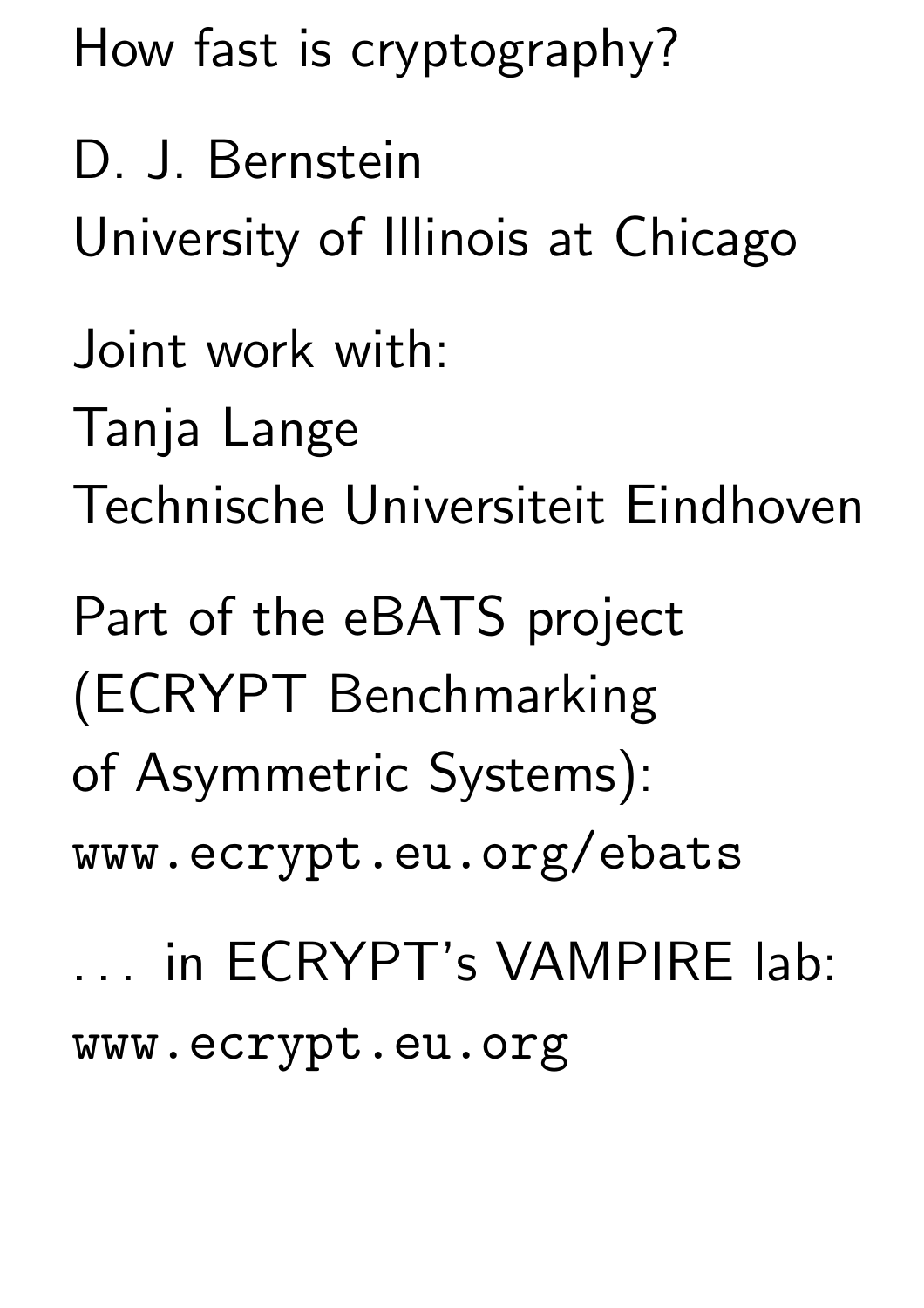| 2147483648<br>1073741824 |                                                                                               |                               |                                                                                                                                                                                                                                                                                                                                                                                                                                                                                                                                                                                                         |        |                                                                          |                                                                                                     |                                                                                                                                                                                                               |                      |                                                                                                                                                                                                                                                                     |
|--------------------------|-----------------------------------------------------------------------------------------------|-------------------------------|---------------------------------------------------------------------------------------------------------------------------------------------------------------------------------------------------------------------------------------------------------------------------------------------------------------------------------------------------------------------------------------------------------------------------------------------------------------------------------------------------------------------------------------------------------------------------------------------------------|--------|--------------------------------------------------------------------------|-----------------------------------------------------------------------------------------------------|---------------------------------------------------------------------------------------------------------------------------------------------------------------------------------------------------------------|----------------------|---------------------------------------------------------------------------------------------------------------------------------------------------------------------------------------------------------------------------------------------------------------------|
|                          |                                                                                               |                               |                                                                                                                                                                                                                                                                                                                                                                                                                                                                                                                                                                                                         |        |                                                                          |                                                                                                     |                                                                                                                                                                                                               |                      |                                                                                                                                                                                                                                                                     |
|                          |                                                                                               |                               |                                                                                                                                                                                                                                                                                                                                                                                                                                                                                                                                                                                                         |        | ronald 3 2906<br>runald 3 2048                                           |                                                                                                     |                                                                                                                                                                                                               |                      |                                                                                                                                                                                                                                                                     |
|                          |                                                                                               |                               |                                                                                                                                                                                                                                                                                                                                                                                                                                                                                                                                                                                                         |        | ronald 3 1792<br>ronald 3 1664                                           |                                                                                                     |                                                                                                                                                                                                               |                      |                                                                                                                                                                                                                                                                     |
|                          |                                                                                               |                               |                                                                                                                                                                                                                                                                                                                                                                                                                                                                                                                                                                                                         |        | <b>SARSAYA 2536</b><br>ronald 3 1408                                     |                                                                                                     |                                                                                                                                                                                                               |                      |                                                                                                                                                                                                                                                                     |
| 536870912                |                                                                                               |                               |                                                                                                                                                                                                                                                                                                                                                                                                                                                                                                                                                                                                         |        | ronald 3   1472<br>ronald 3   1246<br>ronald 8 1280                      |                                                                                                     |                                                                                                                                                                                                               |                      |                                                                                                                                                                                                                                                                     |
|                          | ronald 3 4096<br>ronald 3 3840<br>ronald 3 3584 +                                             |                               |                                                                                                                                                                                                                                                                                                                                                                                                                                                                                                                                                                                                         |        | ronald 3 1088                                                            |                                                                                                     |                                                                                                                                                                                                               |                      | <del>lo sas s lo</del> ronald 3 4096<br>$\rightarrow$ ronald 3 3840<br>$\diamond$ ronald 3 3584                                                                                                                                                                     |
| 268435456                | ronald 3 3328 *                                                                               | <del>ololo o o</del><br>70000 |                                                                                                                                                                                                                                                                                                                                                                                                                                                                                                                                                                                                         |        | <b>FBREFE'S \?592</b><br>intru-enc il ees787ep1<br>romald 3 1024         |                                                                                                     |                                                                                                                                                                                                               |                      | $\div$ ronald 3 3328                                                                                                                                                                                                                                                |
|                          | r8nald 3 3933<br>ronald 3 2816 –                                                              |                               |                                                                                                                                                                                                                                                                                                                                                                                                                                                                                                                                                                                                         |        | ronald 3 768                                                             |                                                                                                     |                                                                                                                                                                                                               |                      | ronald 3 3072<br>ronald 3 2944<br>† ronald 3 2816                                                                                                                                                                                                                   |
| 134217728                | ronald 3 2688 ⊕<br>ronald 3 2560 <del>≑ ⊕</del>                                               |                               |                                                                                                                                                                                                                                                                                                                                                                                                                                                                                                                                                                                                         |        | ronald 3 832                                                             |                                                                                                     |                                                                                                                                                                                                               |                      | ronald 3 2688<br>$\degree$ ronald 3 2560<br>ronald 3 2432                                                                                                                                                                                                           |
|                          | ronald 3 2432 +<br>ronald 3 2304 +<br>ronald 3 2176                                           |                               | ecdonald 1 nist-6-571<br>eddonald 1 nist-k-571                                                                                                                                                                                                                                                                                                                                                                                                                                                                                                                                                          |        |                                                                          |                                                                                                     |                                                                                                                                                                                                               |                      | ronald 3 2304<br>∲ ronald 3 2176                                                                                                                                                                                                                                    |
| 67108864                 | ronald 3 2048<br>ronald 3 1920                                                                |                               |                                                                                                                                                                                                                                                                                                                                                                                                                                                                                                                                                                                                         |        |                                                                          |                                                                                                     |                                                                                                                                                                                                               |                      | ronald 3 2048<br>ronald 3 1920                                                                                                                                                                                                                                      |
|                          | ecdonaldohaidt3b1592<br>ecdonald 1 nist-k-571<br>ronald 3 1664                                |                               | ecdohald 1 nist-b-409                                                                                                                                                                                                                                                                                                                                                                                                                                                                                                                                                                                   |        | ecdonald il nistib-571<br>• ecdonald il nistik-571                       |                                                                                                     |                                                                                                                                                                                                               |                      | ronald 3 1792<br>ronald 3 1664                                                                                                                                                                                                                                      |
| 33554432                 | ronald 3 1536<br>ecdonald Phist <sup>3</sup> p-927                                            |                               | ecdonald 1 nist-k-409<br>econdald 1 nist-p-521                                                                                                                                                                                                                                                                                                                                                                                                                                                                                                                                                          |        |                                                                          |                                                                                                     |                                                                                                                                                                                                               |                      | ronald 3 1536<br>eronald 3 1472<br>FOR THE POPULATION OF THE POPULATION OF THE POPULATION OF THE POPULATION OF THE POPULATION OF THE POPULATION O<br>A REPORT OF THE POPULATION OF THE POPULATION OF THE POPULATION OF THE POPULATION OF THE POPULATION OF THE POPU |
|                          | codonald <sup>2</sup> Philosophe<br>ecdonal<br>don:<br>don:                                   |                               | ecdomald 1 nist-p-384                                                                                                                                                                                                                                                                                                                                                                                                                                                                                                                                                                                   |        | ecdonald in hist-p-521<br>ecdonald inistity 409<br>ecdonald 1 mist-p+384 | claus 1                                                                                             |                                                                                                                                                                                                               | <b>A 8 8 8</b>       | <i><b><i><b>\$</b>F8Ral8</i></b> 3 1358</i>                                                                                                                                                                                                                         |
| 16777216                 | ronald 3 1152<br>ronald 3 1088<br>ronald 3,102<br>ecdonald phase<br><b>ecdonald</b> 1 mist    |                               | ecdonald <sup>9</sup> Pald 1-2048<br>ecdonald 1 nist-k-283                                                                                                                                                                                                                                                                                                                                                                                                                                                                                                                                              |        | asdanald annest k-409                                                    |                                                                                                     |                                                                                                                                                                                                               | <b>PARTIES</b>       | ronald 3 1024<br>ronald 3 896                                                                                                                                                                                                                                       |
|                          | ecdonald ronase p-834<br>ronald 3,766<br><b>eedenald 1,998b keep</b><br>eedenaid 1 nist-n-183 |                               | ecdonald f nist-p-256                                                                                                                                                                                                                                                                                                                                                                                                                                                                                                                                                                                   |        | ecdonald 1 nist-b-283                                                    | elausii) 1                                                                                          |                                                                                                                                                                                                               |                      | ronald 3768<br>ntru-enc 1 ees787ep1                                                                                                                                                                                                                                 |
| 8388608                  | donaldbo512<br>sflashv2 1                                                                     |                               | ecdonald   nist-h-233                                                                                                                                                                                                                                                                                                                                                                                                                                                                                                                                                                                   |        | ecdonald 1 m <b>ist k-263</b><br>ecdonald 1 mist p 1224                  |                                                                                                     |                                                                                                                                                                                                               |                      |                                                                                                                                                                                                                                                                     |
|                          |                                                                                               |                               | ecdonals, plat R-163<br>ecoonald 1 secp 160r1                                                                                                                                                                                                                                                                                                                                                                                                                                                                                                                                                           |        | donald 1 1024                                                            |                                                                                                     |                                                                                                                                                                                                               |                      |                                                                                                                                                                                                                                                                     |
| 4194304                  |                                                                                               |                               | cdonald 1 mist p+192°<br>rainbow 1                                                                                                                                                                                                                                                                                                                                                                                                                                                                                                                                                                      |        | $\frac{1}{2}$ ecdonald 1<br>  ecdonald 1<br>esasuais 1 uist kuiss        | B.                                                                                                  |                                                                                                                                                                                                               |                      |                                                                                                                                                                                                                                                                     |
| 2097152                  |                                                                                               |                               |                                                                                                                                                                                                                                                                                                                                                                                                                                                                                                                                                                                                         |        |                                                                          | nista 256-85% dirasparc 1<br>nista 256-85% dirasparc 1<br>maid 3 3884<br>maid 3 3884<br>maid 3 3884 |                                                                                                                                                                                                               |                      |                                                                                                                                                                                                                                                                     |
|                          | sflashv22 s                                                                                   |                               | ronald 3 4096<br><b>resear</b> d613542<br>ronalde9b933<br>ronald 3 3328                                                                                                                                                                                                                                                                                                                                                                                                                                                                                                                                 |        | donald 1512                                                              |                                                                                                     | ronald 3 3328                                                                                                                                                                                                 |                      |                                                                                                                                                                                                                                                                     |
| 1048576                  |                                                                                               |                               | <b>1808</b><br><b>1808</b><br><b>1808</b><br><b>1808</b><br><b>1808</b><br><b>1808</b><br><b>1808</b><br><b>1808</b><br><b>1808</b><br><b>1808</b><br><b>1808</b><br><b>1808</b><br><b>1808</b><br><b>1808</b><br><b>1808</b><br><b>1808</b><br><b>1808</b>                                                                                                                                                                                                                                                                                                                                             |        |                                                                          |                                                                                                     | $\begin{array}{l} \text{opall} & 33072 \\ \text{opall} & 28176 \\ \text{opall} & 22816 \\ \text{opall} & 32988 \\ \text{opall} & 32988 \\ \text{opall} & 32176 \\ \text{opall} & 32176 \end{array}$<br>787ep1 |                      |                                                                                                                                                                                                                                                                     |
|                          |                                                                                               |                               |                                                                                                                                                                                                                                                                                                                                                                                                                                                                                                                                                                                                         |        |                                                                          |                                                                                                     | ronald 3 2048<br>ronald 3 1920                                                                                                                                                                                |                      |                                                                                                                                                                                                                                                                     |
| 524288                   |                                                                                               |                               | ronald 3 2048<br>ronald 3 1920<br>ronald 3 1792                                                                                                                                                                                                                                                                                                                                                                                                                                                                                                                                                         |        |                                                                          |                                                                                                     | ronald 3 1792                                                                                                                                                                                                 |                      |                                                                                                                                                                                                                                                                     |
|                          |                                                                                               |                               | $\begin{array}{c}\n\text{longing} \\ \text{final} \\ \text{final} \\ \text{final} \\ \text{final} \\ \text{final} \\ \text{final} \\ \text{final} \\ \text{final} \\ \text{final} \\ \text{final} \\ \text{final} \\ \text{final} \\ \text{final} \\ \text{final} \\ \text{final} \\ \text{final} \\ \text{final} \\ \text{final} \\ \text{final} \\ \text{final} \\ \text{final} \\ \text{final} \\ \text{final} \\ \text{final} \\ \text{final} \\ \text{final} \\ \text{final} \\ \text{final} \\ \text{final} \\ \text{final} \\ \text{final} \\ \text{final} \\ \text{final} \\ \text{final} \\ \$ | 633    |                                                                          |                                                                                                     | <b>Fenald 3 1536<br/>Fenald 3 1436<br/>- Bill 8 3 1436<br/>- Bill 8 3 1688</b><br>- Bill 8 3 1688<br>ronald 3 1024                                                                                            |                      |                                                                                                                                                                                                                                                                     |
| 262144                   |                                                                                               |                               | ronald 3 1024<br>ronald 3 960<br>ronald 3 896                                                                                                                                                                                                                                                                                                                                                                                                                                                                                                                                                           |        |                                                                          |                                                                                                     | <b>F8Rald 3 868</b><br>ronald 3 832                                                                                                                                                                           |                      |                                                                                                                                                                                                                                                                     |
|                          |                                                                                               |                               | ronald 3 832<br>ronald 3 768                                                                                                                                                                                                                                                                                                                                                                                                                                                                                                                                                                            |        |                                                                          |                                                                                                     |                                                                                                                                                                                                               |                      |                                                                                                                                                                                                                                                                     |
| 131072                   |                                                                                               |                               |                                                                                                                                                                                                                                                                                                                                                                                                                                                                                                                                                                                                         |        |                                                                          |                                                                                                     |                                                                                                                                                                                                               |                      |                                                                                                                                                                                                                                                                     |
|                          |                                                                                               |                               |                                                                                                                                                                                                                                                                                                                                                                                                                                                                                                                                                                                                         |        |                                                                          |                                                                                                     |                                                                                                                                                                                                               |                      |                                                                                                                                                                                                                                                                     |
| 65536                    |                                                                                               | 96397-byte<br>0-byte          | 96397-byte                                                                                                                                                                                                                                                                                                                                                                                                                                                                                                                                                                                              | 0-byte |                                                                          | 0-byte                                                                                              | 96397-byte                                                                                                                                                                                                    | 0-byte<br>96397-byte |                                                                                                                                                                                                                                                                     |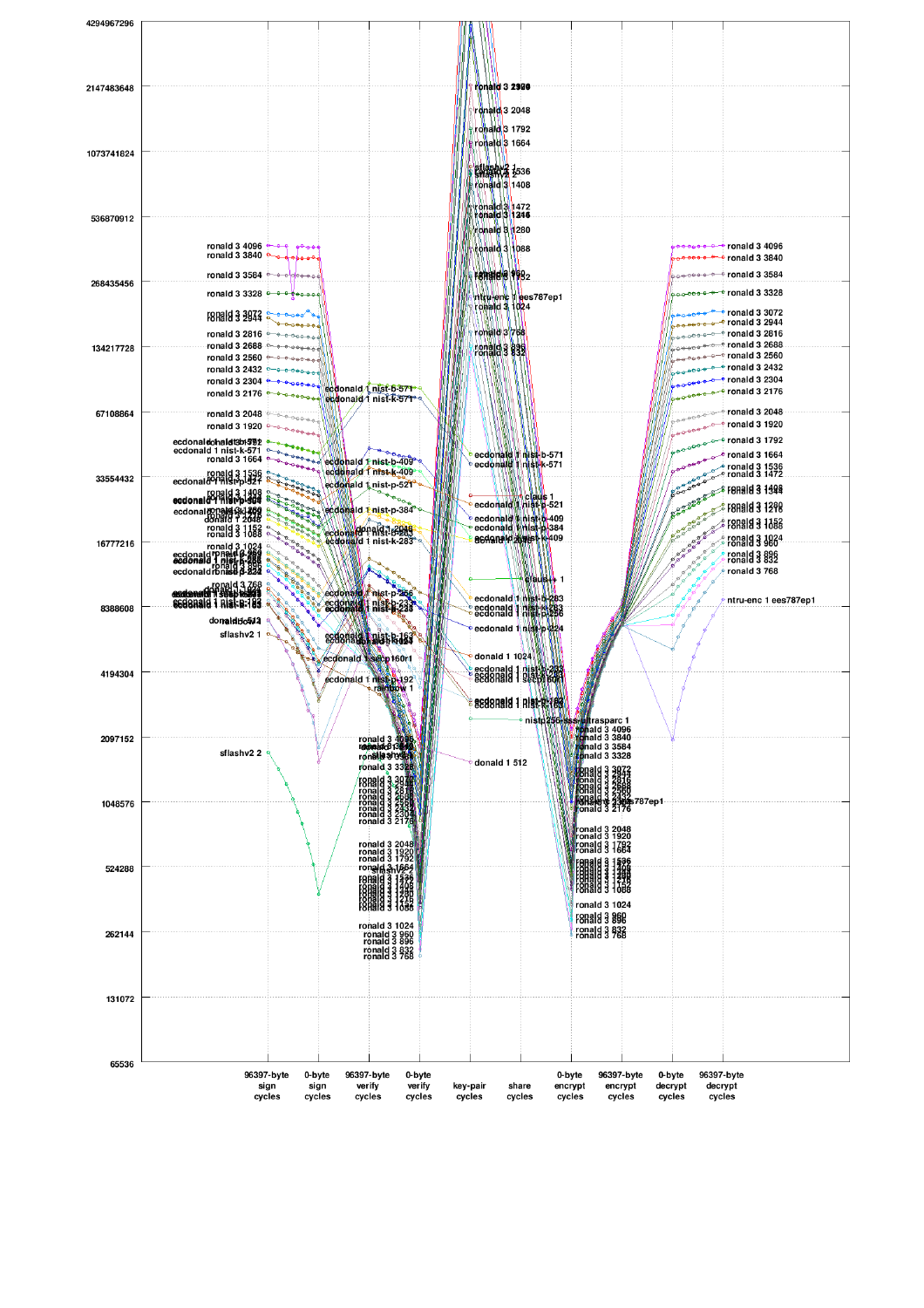donald 1024 is software that uses the OpenSSL library to implement 1024-bit DSA.

Some space measurements for donald 1024:

148 bytes in secret key. 128 bytes in public key.

40-byte overhead to sign 23-byte message.

40-byte overhead

to sign 147-byte message.

40-byte overhead

to sign 709-byte message.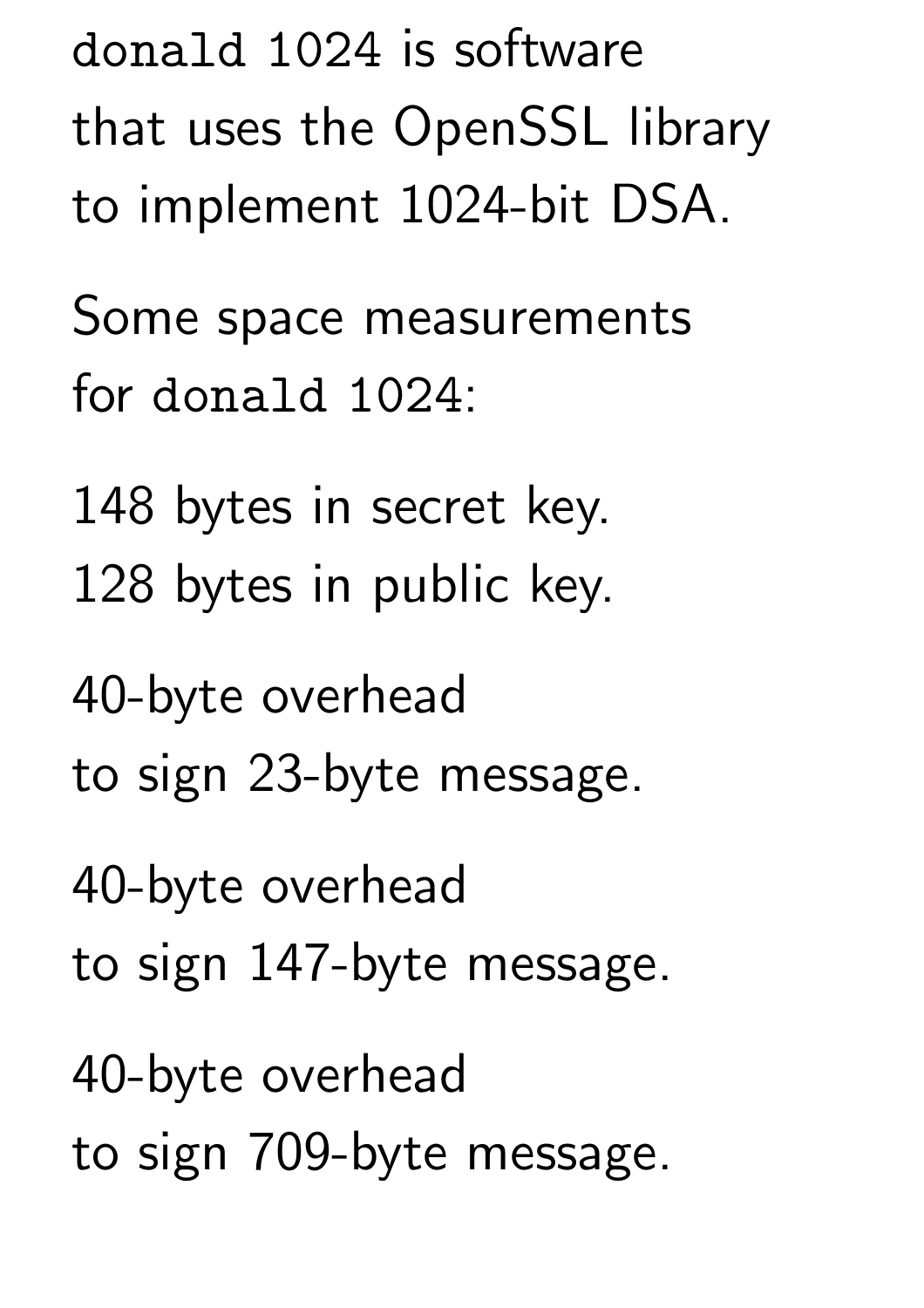Timings of donald 1024 on a 2137MHz Intel Core 2 Duo, katana, in 64-bit mode:

1041400 cycles to sign a 59-byte message. (This is median of many successive measurements: 1034320 1034360 1038944 1044200 1040432 1041920 1041400 1045296 1049856 etc.)

1246312 cycles

to verify the signature.

1084424 cycles

to generate a key pair.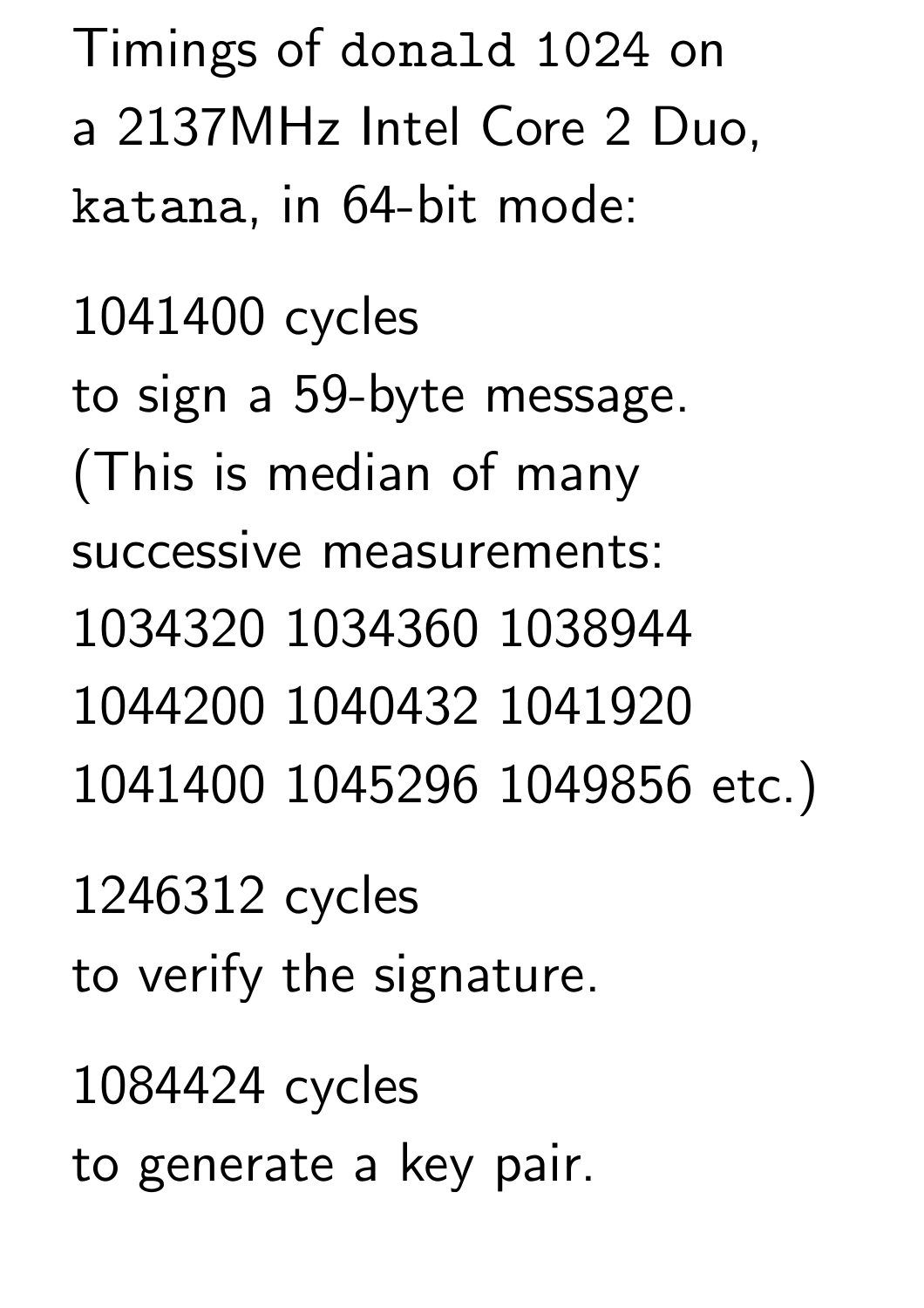Timings of donald 1024 on an 800MHz Intel Pentium M 6d8, atlas, in 32-bit mode:

2778564 cycles to sign a 59-byte message. 3329580 cycles to verify the signature. (3303976 3336154 3298904 3297910 3892409 3356303 3301620 3298139 3319748 etc. Note the 3892409 jump.)

2939180 cycles

to generate a key pair.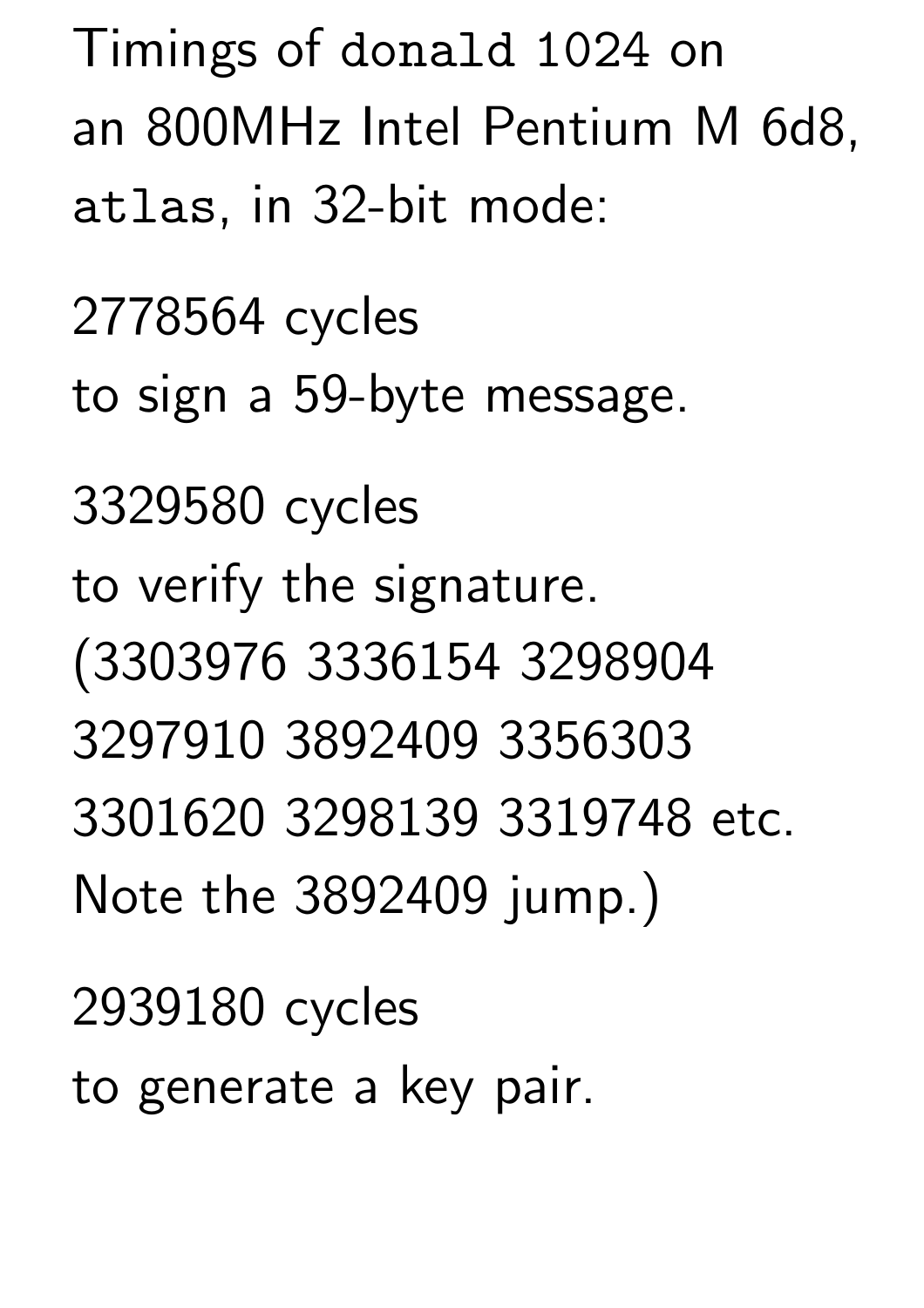And: amd64 AMD Athlon 64 X2; amd64 AMD Opteron 250; same; amd64 Intel Pentium 4 f43; ia64 HP Itanium II; same; ppc32 Motorola PowerPC G4; sparcv9 Sun UltraSPARC IV; x86 Intel Pentium 52c, 133MHz!; x86 AMD Athlon 622; x86 Intel Pentium III 68a; x86 Intel Pentium III 6b1; same; x86 Intel Pentium 4 f12; x86 Intel Xeon f25; same; x86 Intel Pentium 4 f26; x86 Intel Pentium 4 f29; same; x86 Intel Pentium 4 f41.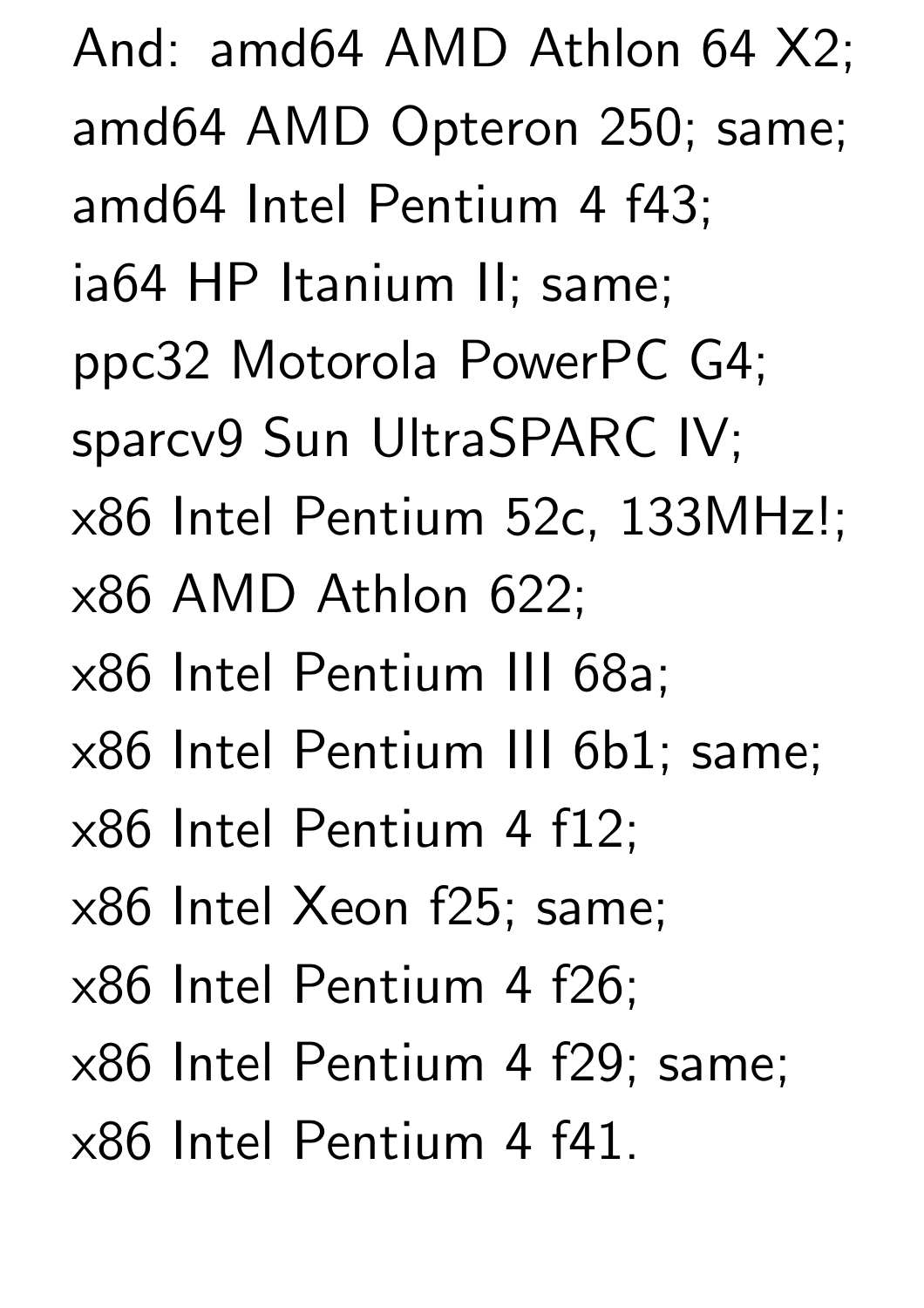Signing | 793647 Itanium II 59 bytes 842993 Athlon 64 X2 with 1041400 Core 2 Duo donald 2176845 P4 f43 1024 2778564 PM 6d8 2990808 Athlon 622 3626841 PIII 6b1 3729408 PIII 68a 4185764 P4 f26 4252822 P4 f41 4411412 Xeon f25 4665480 P4 f12 4727730 USPARC IV 5704242 P1 52c 5732928 PowerPC G4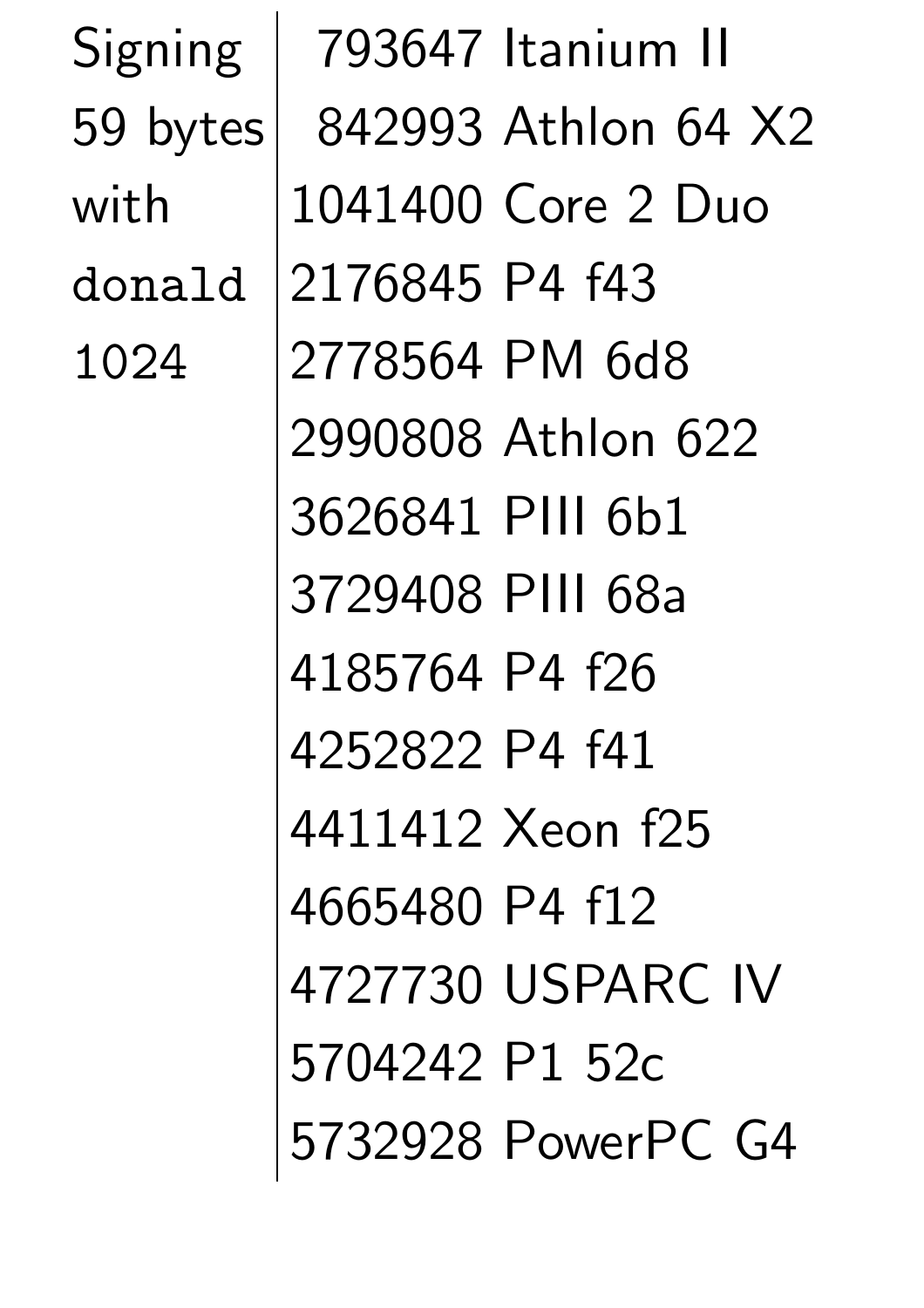Signing | 1805770 Itanium II 59 bytes 2387880 Athlon 64 X2 with 3207200 Core 2 Duo donald 6861675 P4 f43 2048 8775306 PM 6d8 9727110 Athlon 622 11942839 PIII 6b1 12023567 PIII 68a 12953340 P4 f41 13145028 P4 f26 13279464 Xeon f25 14527024 P4 f12 15906325 USPARC IV 18835618 P1 52c 20117584 PowerPC G4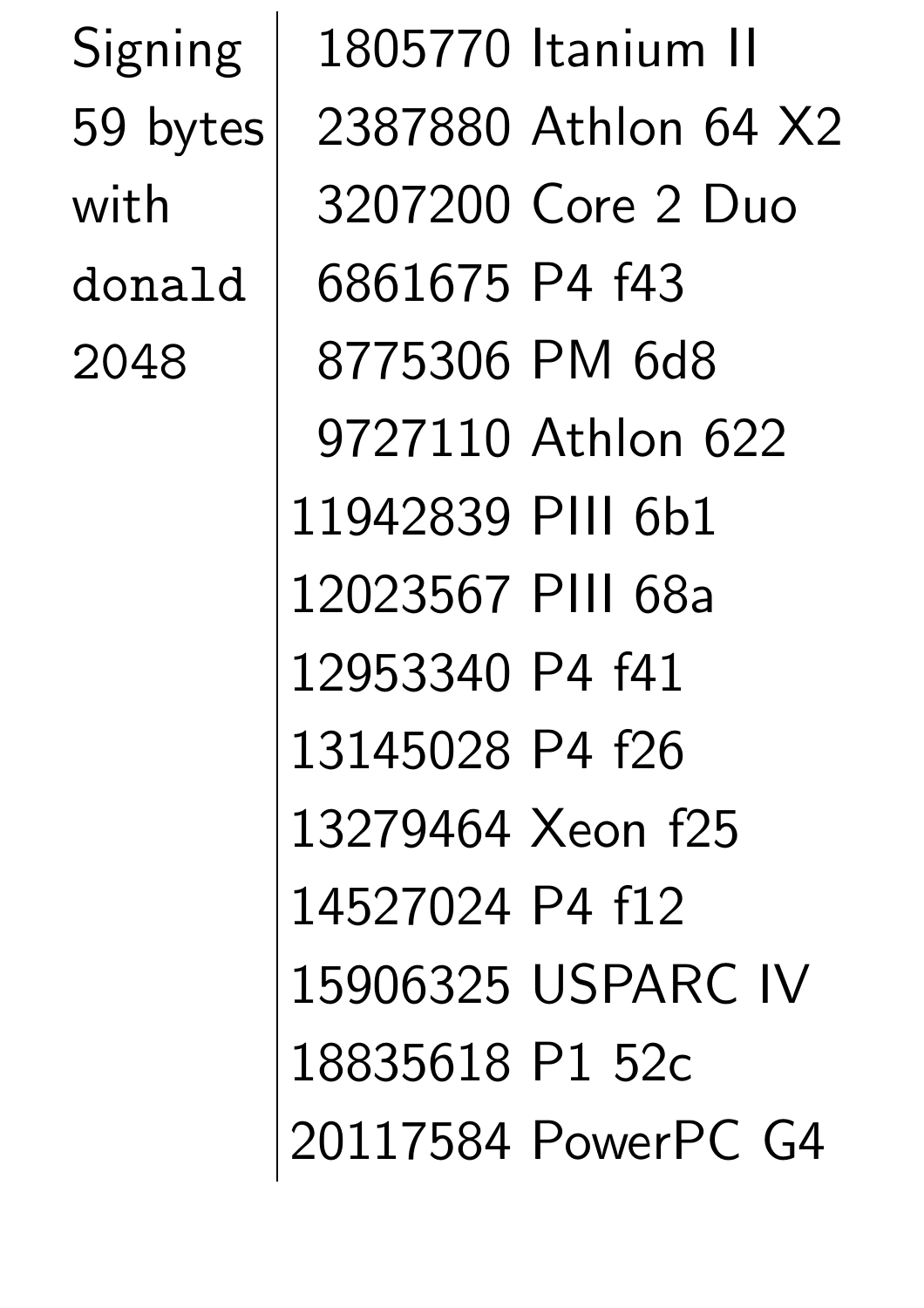ecdonald uses OpenSSL to implement ECDSA with various elliptic curves.

secp160r1: 60-byte secret, 40-byte public, 40-byte overhead. nist-k-163: 63, 42, 42. And b. nist-p-192: 72, 48, 48. nist-p-224: 84, 56, 56. nist-k-233: 90, 60, 60. nist-p-256: 96, 64, 64. nist-k-283: 108, 72, 72. nist-p-384: 144, 96, 96. nist-k-409: 156, 104, 104. nist-p-521: 198, 132, 132. nist-k-571: 216, 144, 144.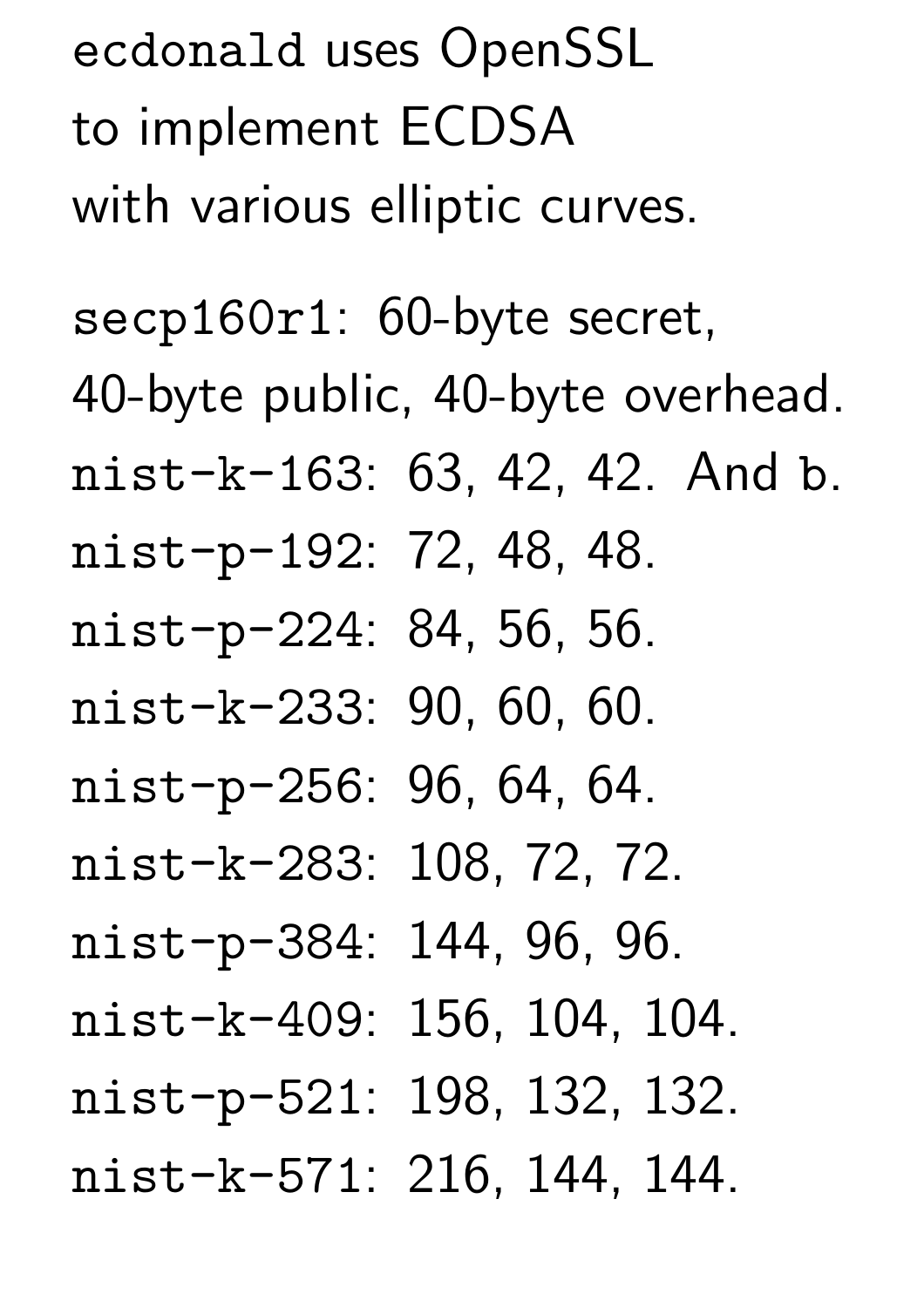| Signing  |                  | 1539854 Athlon 64 X2 |
|----------|------------------|----------------------|
| 59 bytes |                  | 1564616 Core 2 Duo   |
| with     |                  | 2078855 Itanium II   |
| ec       | 2843992 P4 f43   |                      |
| donald   | 3075466 PM 6d8   |                      |
| nist-    |                  | 3235785 USPARC IV    |
| $p-192$  |                  | 3341610 Athlon 622   |
|          |                  | 3444960 PowerPC G4   |
|          | 3887873 PIII 6b1 |                      |
|          | 4275010 PIII 68a |                      |
|          | 4501108 P4 f26   |                      |
|          |                  | 4517456 Xeon f25     |
|          | 4619136 P4 f12   |                      |
|          | 5277690 P4 f41   |                      |
|          | 8934562 P1 52c   |                      |
|          |                  |                      |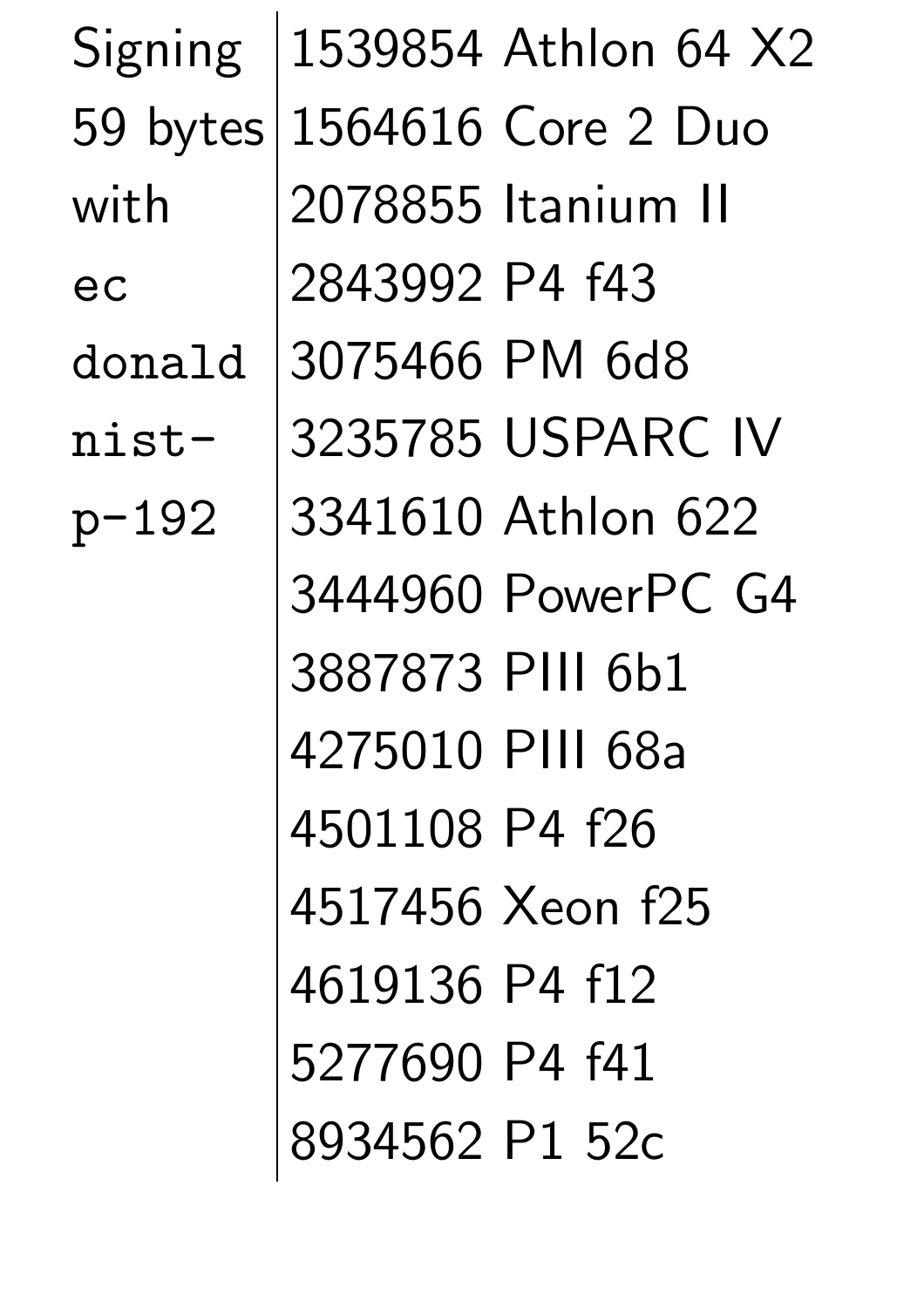Verification on Pentium 4 f41: donald 512 donald 1024 ecdonald nist-p-192 ecdonald secp160r1 ecdonald nist-p-224 ecdonald nist-k-163 ecdonald nist-b-163 ecdonald nist-p-256 donald 2048 ecdonald nist-k-233 ecdonald nist-b-233 ecdonald nist-p-384 ecdonald nist-k-283 ecdonald nist-b-283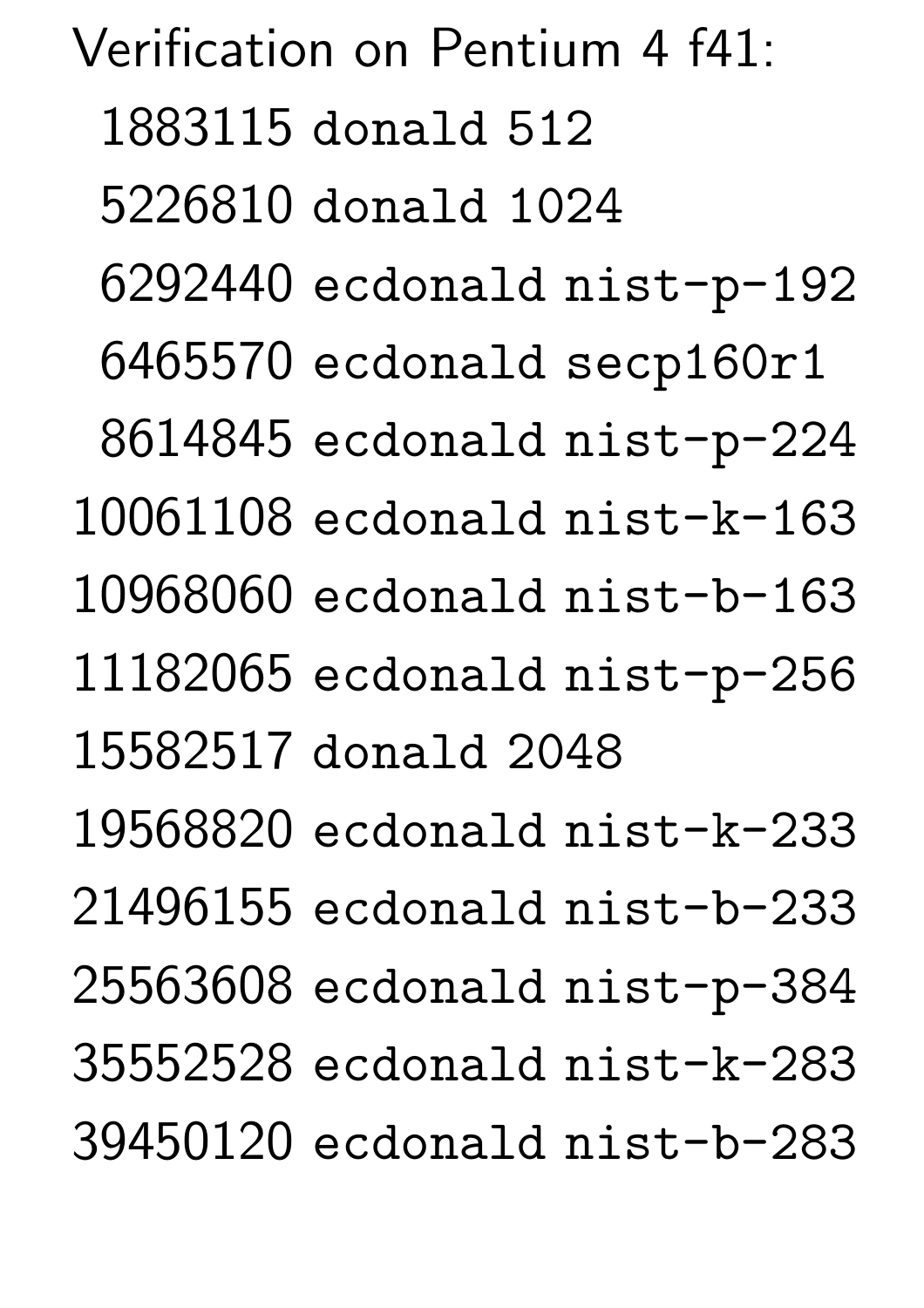But wait, there's more! ronald: RSA signatures. sflashv2, contributed by Goubin/Courtois/Icart: SFLASHv2 MQ signatures. rainbow, contributed by Ding/Schmidt: Rainbow MQ signatures. bls, contributed by Scott: pairing-based short signatures. Many different parameters. Total: 110 signature systems. Let's compare a few.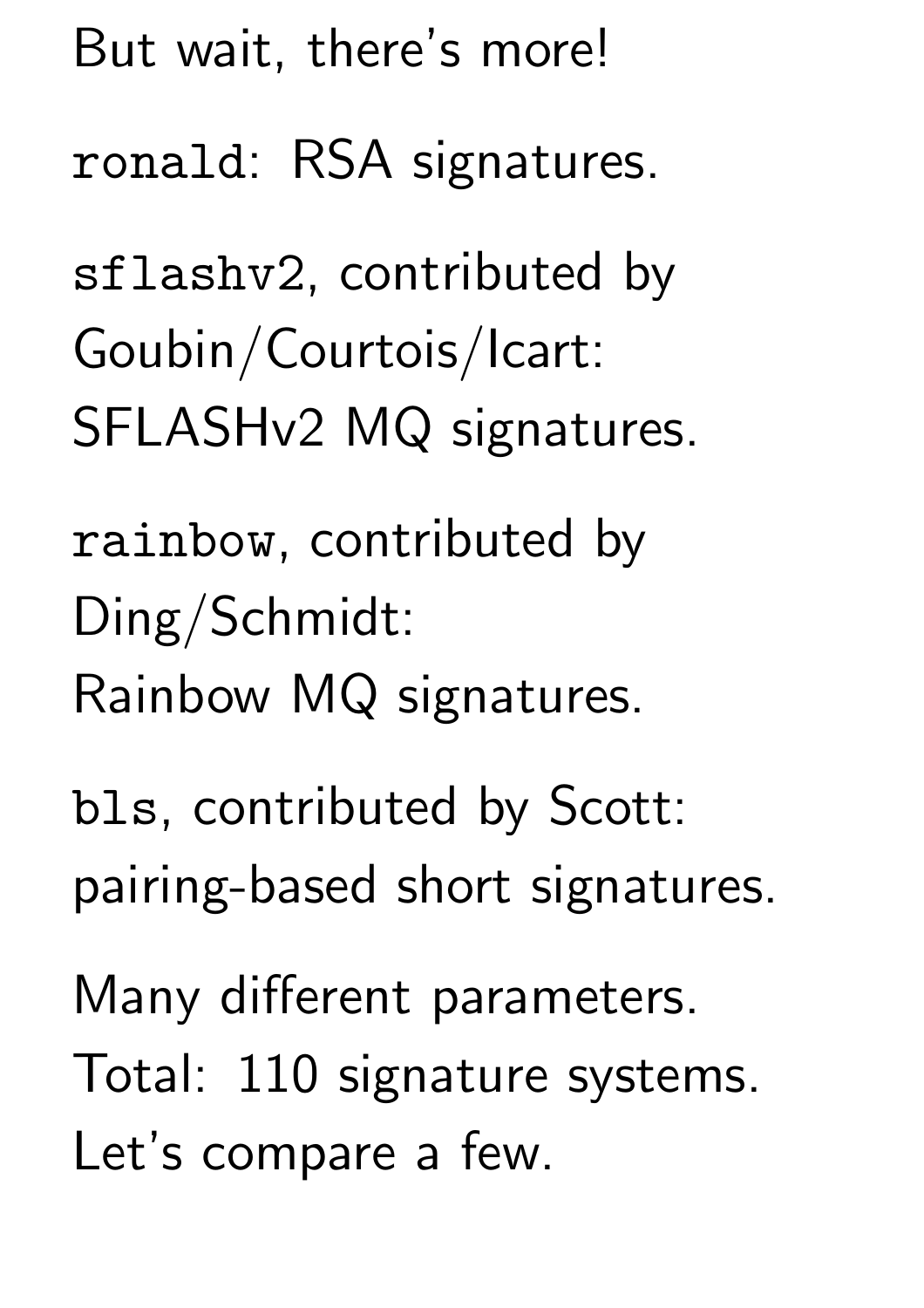Verification on Pentium 4 f29:

 ronald 1024 sflashv2 ronald 2048 ronald 4096 rainbow donald 1024 ecdonald p-192 ecdonald p-256 donald 2048 bls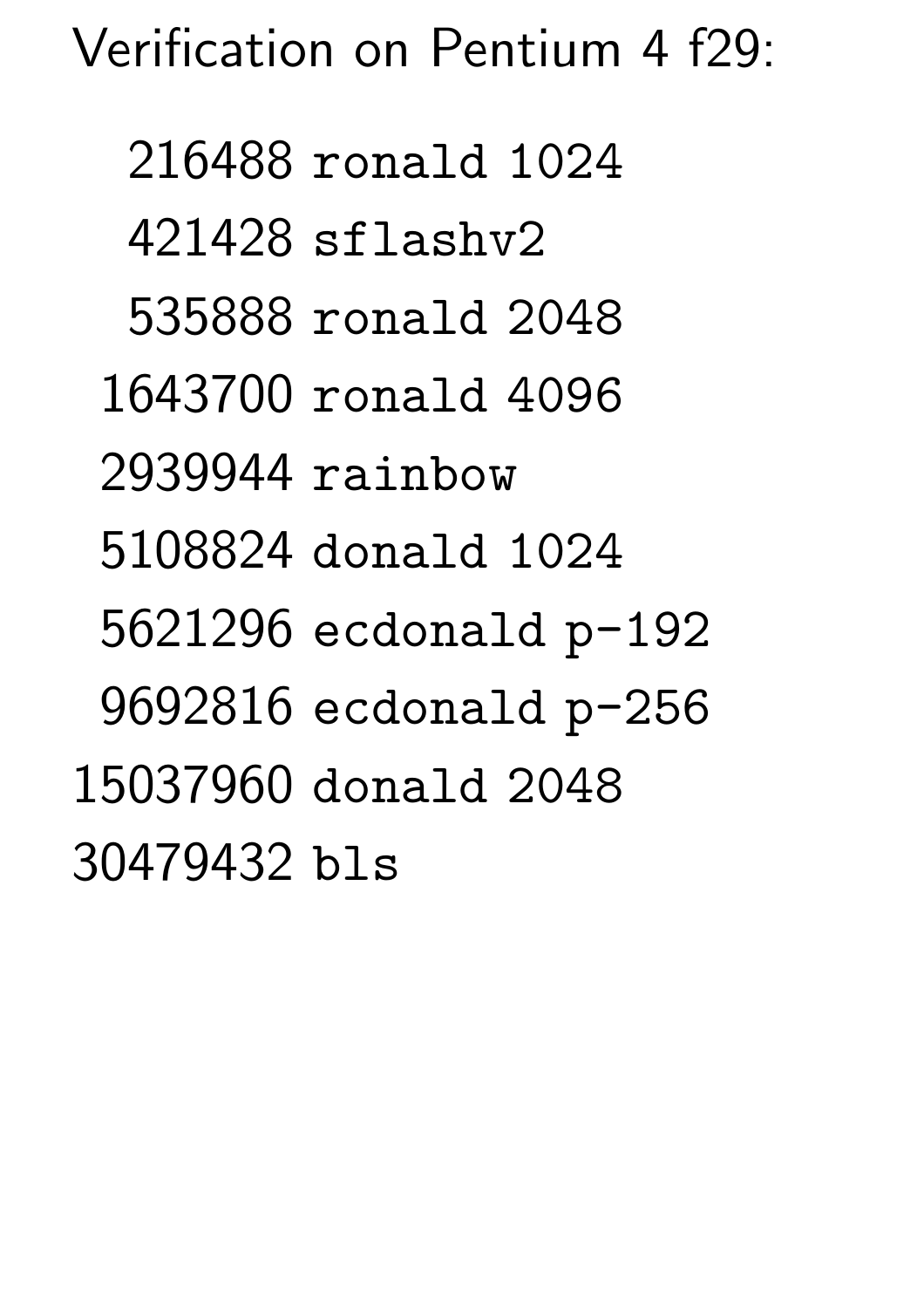Signing, same CPU:

 sflashv2 rainbow bls donald 1024 ecdonald p-192 ecdonald p-256 ronald 1024 donald 2048 ronald 2048 ronald 4096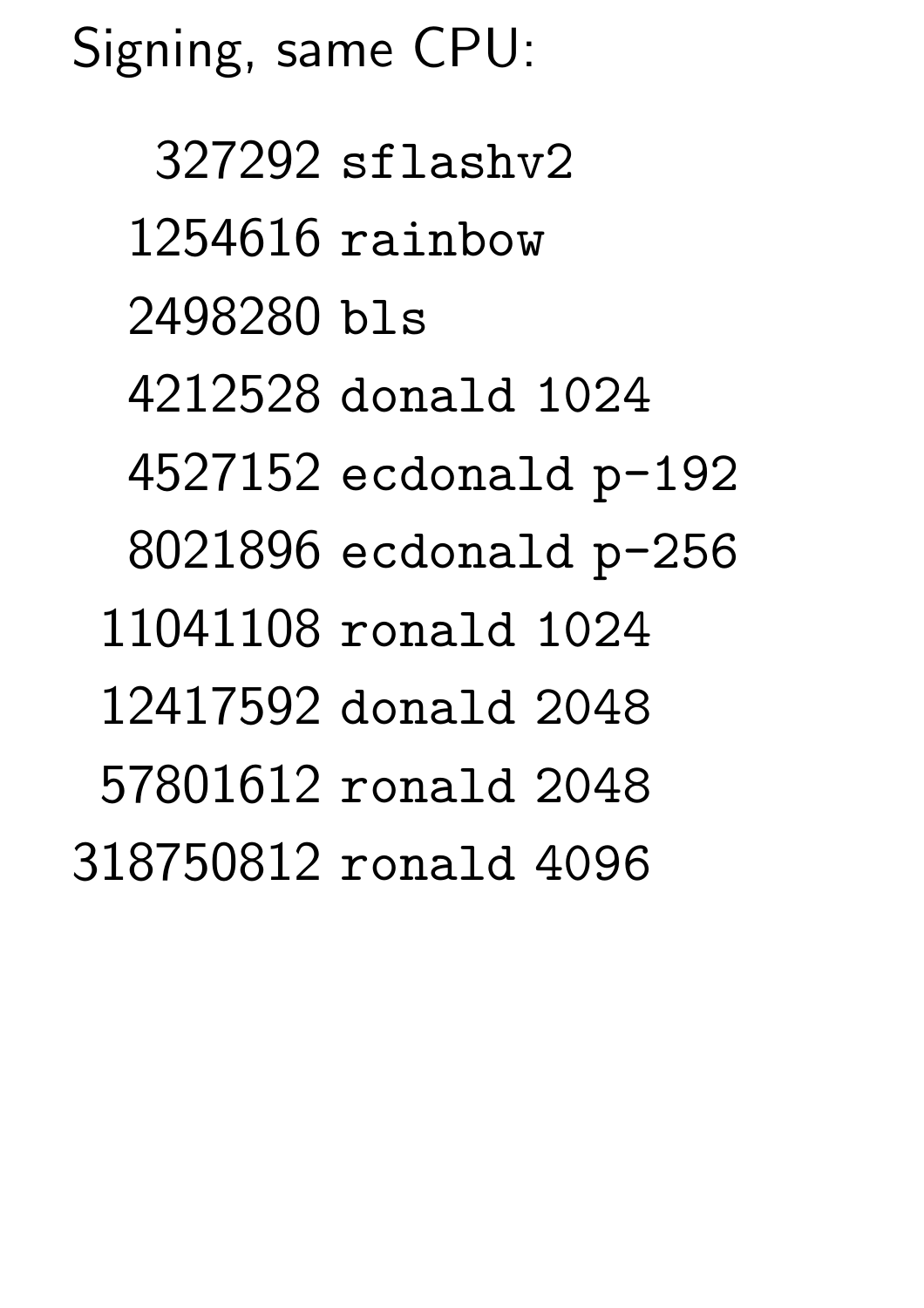Key-pair generation, same CPU:

 donald 1024 ecdonald p-192 ecdonald p-256 donald 2048 bls ronald 1024 rainbow sflashv2 ronald 2048 ronald 4096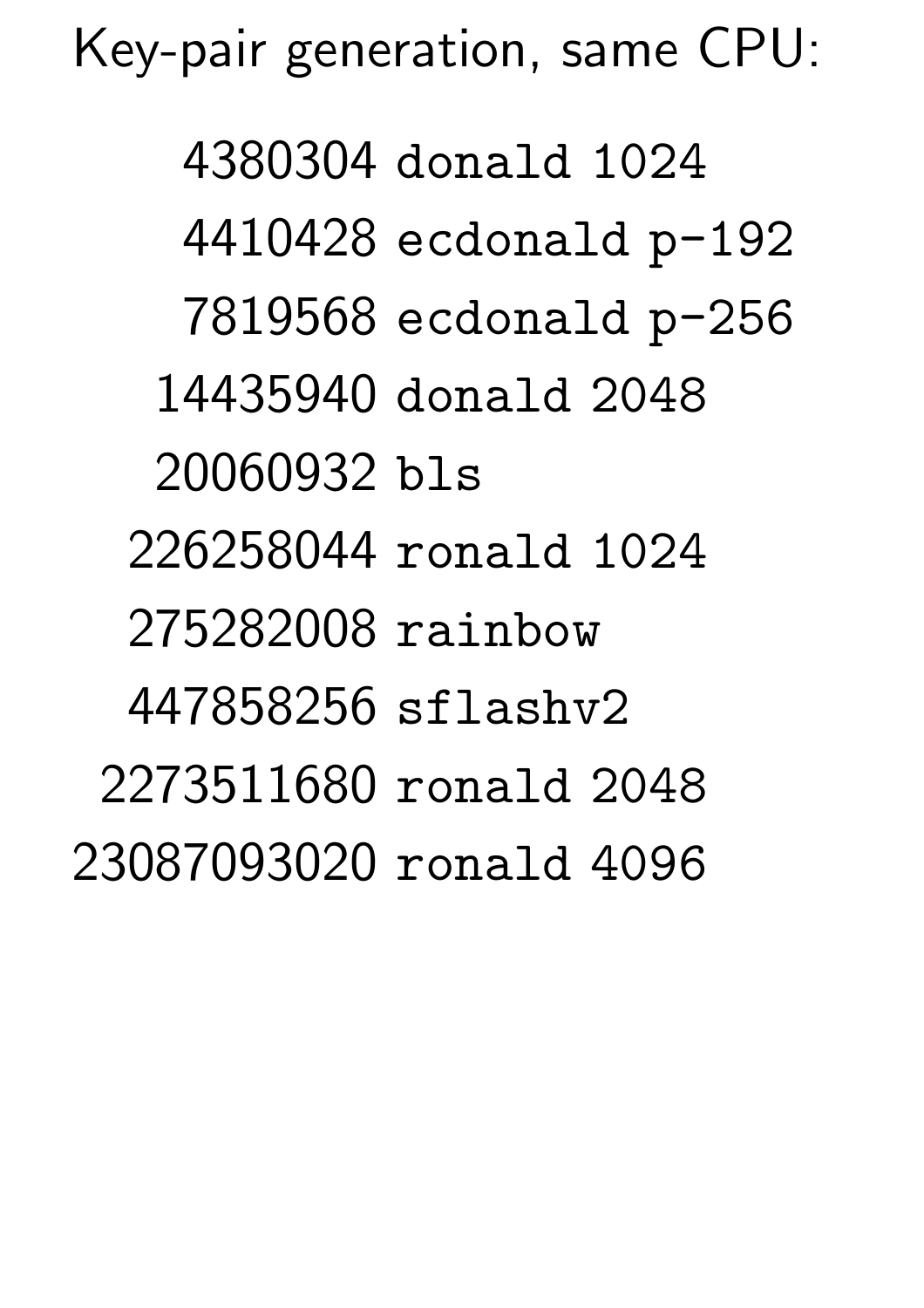Key bytes and (23; 709) overhead:

- 72 48 48 48 ecd p-192
- 96 64 64 64 ecd p-256
- 20 120 20 20 bls
- 148 128 40 40 donald 1024
- 1024 128 105 43 ronald 1024
- 276 256 40 40 donald 2048
- 2048 256 233 43 ronald 2048
- 4096 512 489 43 ronald 4096
- 2823 19266 37 37 sflashv2

20107 31680 43 43 rainbow

Note the 43-byte overhead for ronald 4096 to sign 709-byte message. "Message recovery."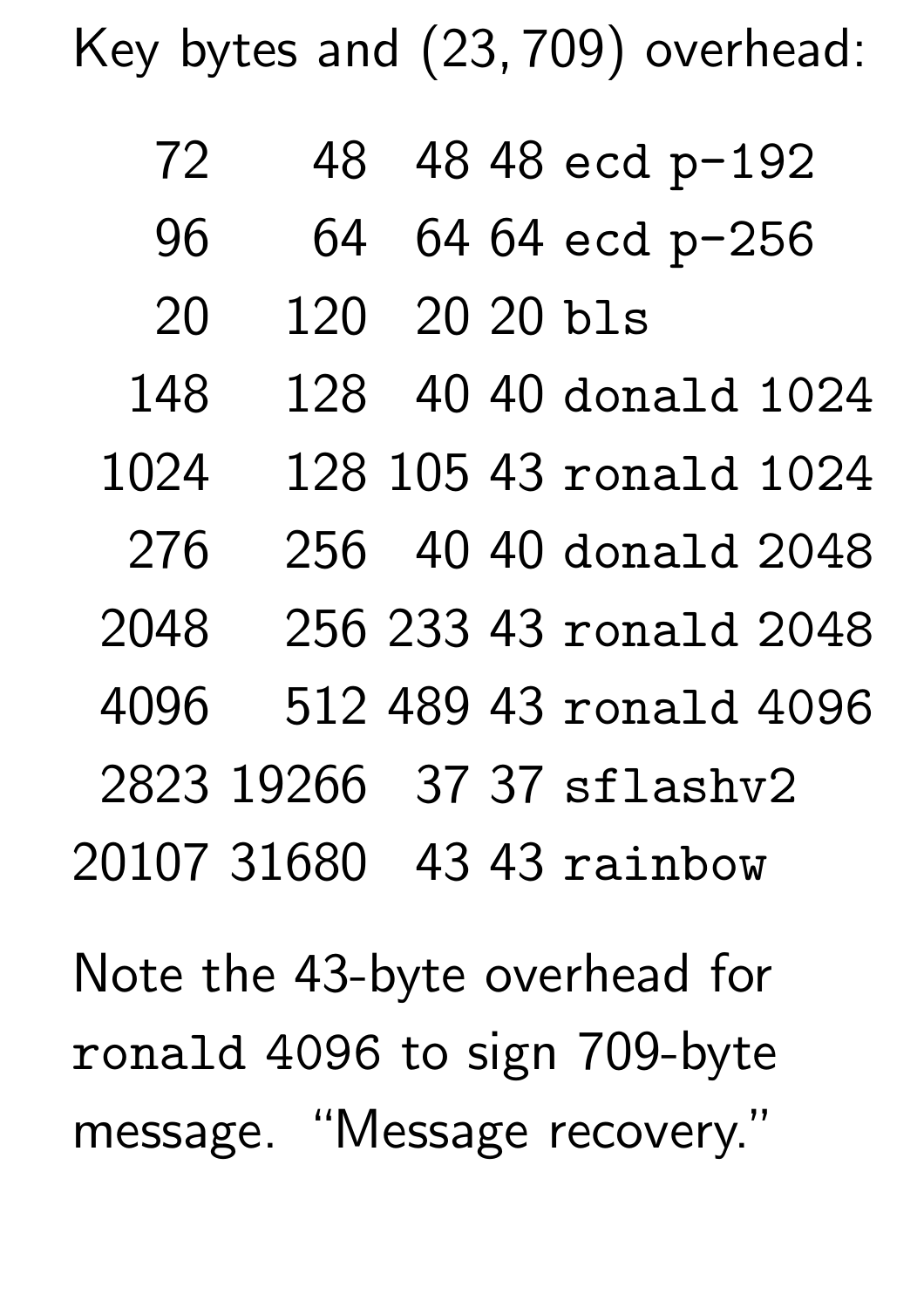But wait, there's more!

claus and claus++:

Classic DH mod a 1024-bit prime, using OpenSSL and GMP/NTL.

curve25519-gaudry, contributed by Gaudry:  $ECDH$  mod  $2^{255} - 19$ .

nistp256-sss-ultrasparc, contributed by Nawaz/Gong: ECDH using NIST P-256.

ntru-enc, contributed by Etzel.

surf127eps, contributed by Gaudry/Houtmann/Thomé: genus-2 HECDH mod  $2^{127} - 735$ .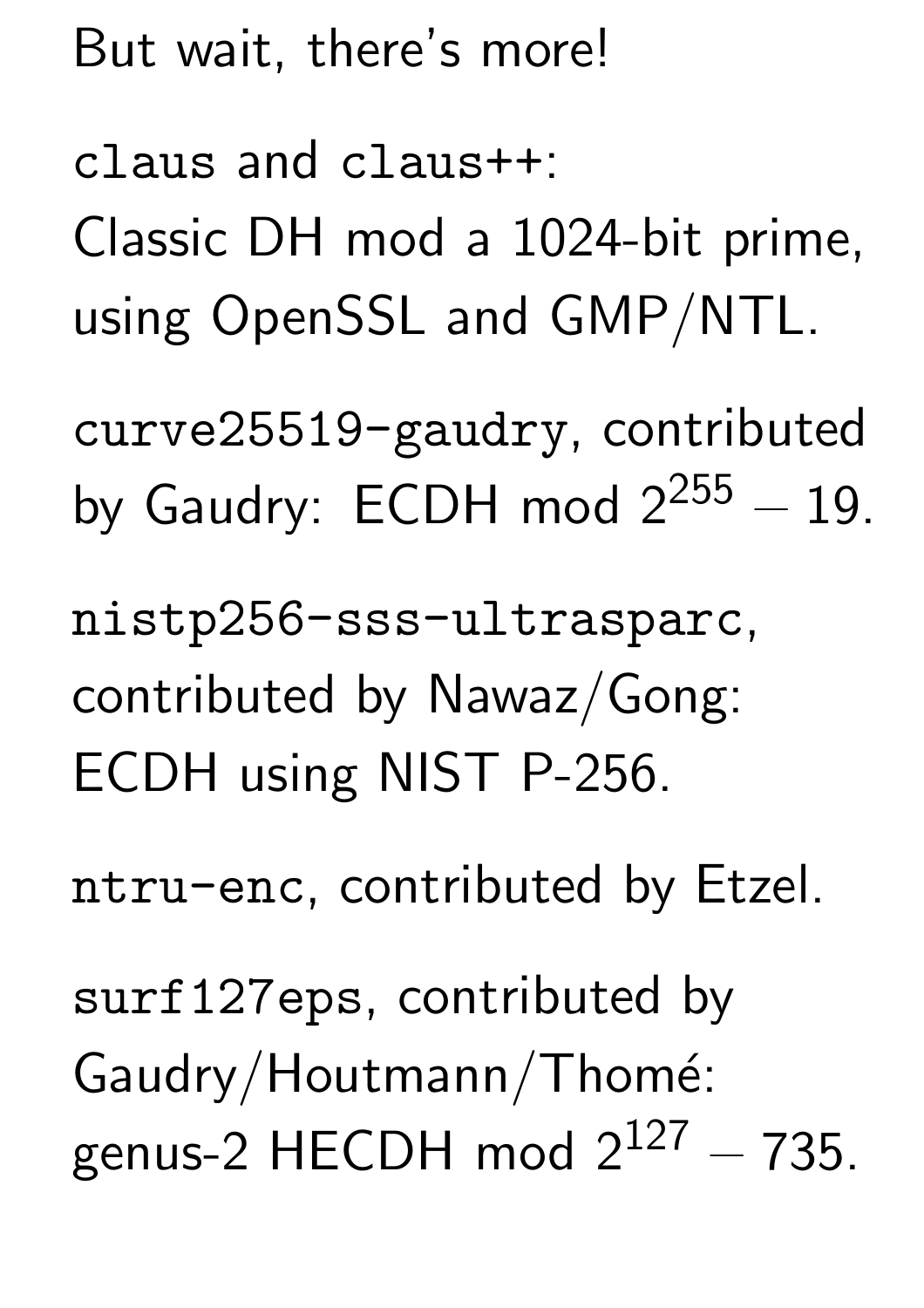DH cycles on Pentium 4 f29: surf127eps curve25519-gaudry claus++ claus

DH cycles on Core 2 Duo: curve25519-gaudry surf127eps claus++ claus

DH cycles on UltraSPARC: nistp256-sss claus++ claus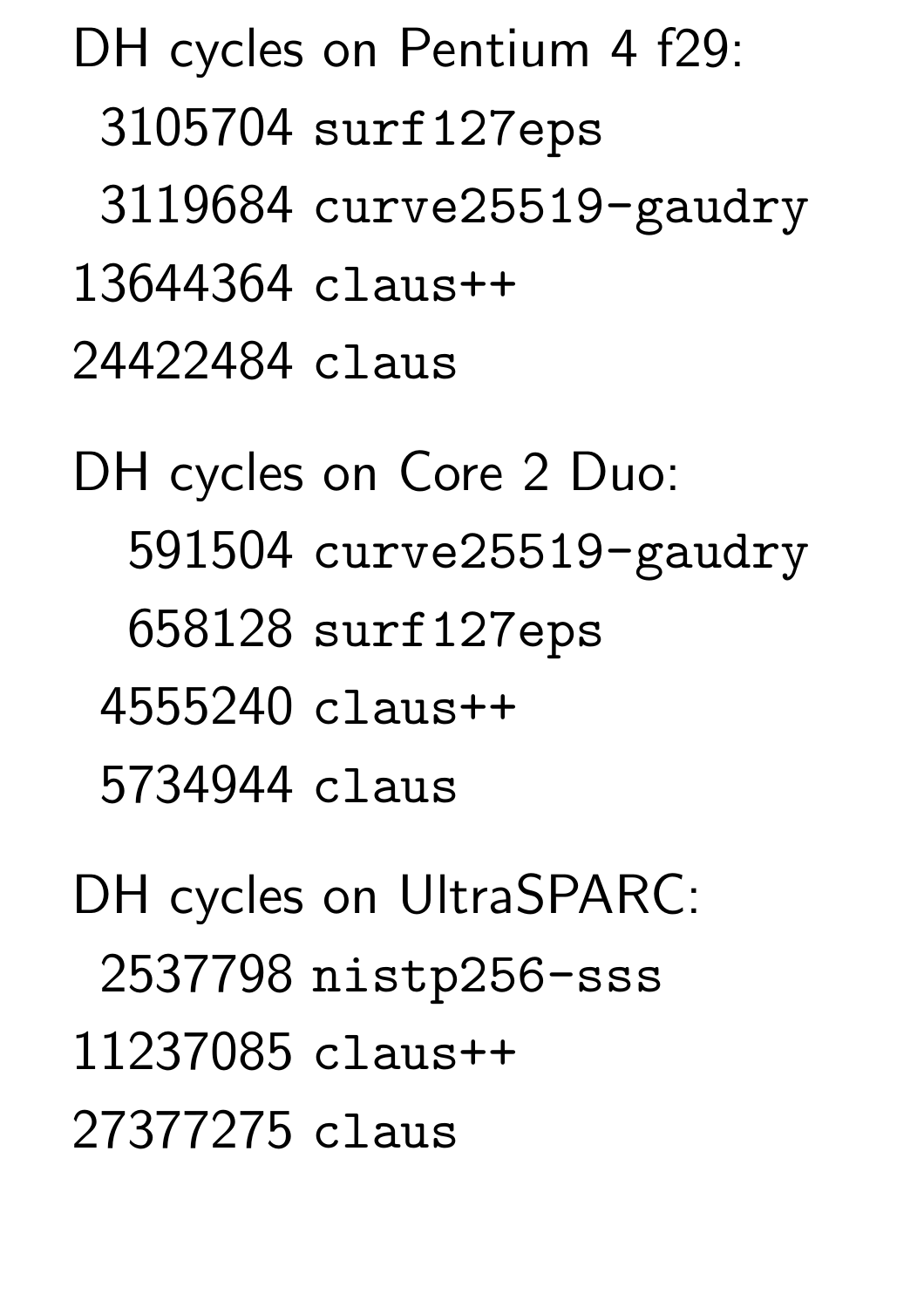Complete database of time/space/etc. measurements is available online in a documented format designed for easy parsing.

Many signature systems, encryption systems, DH; many message lengths; 22 different machines; many successive measurements; 3550495 lines overall. 80 megabytes compressed.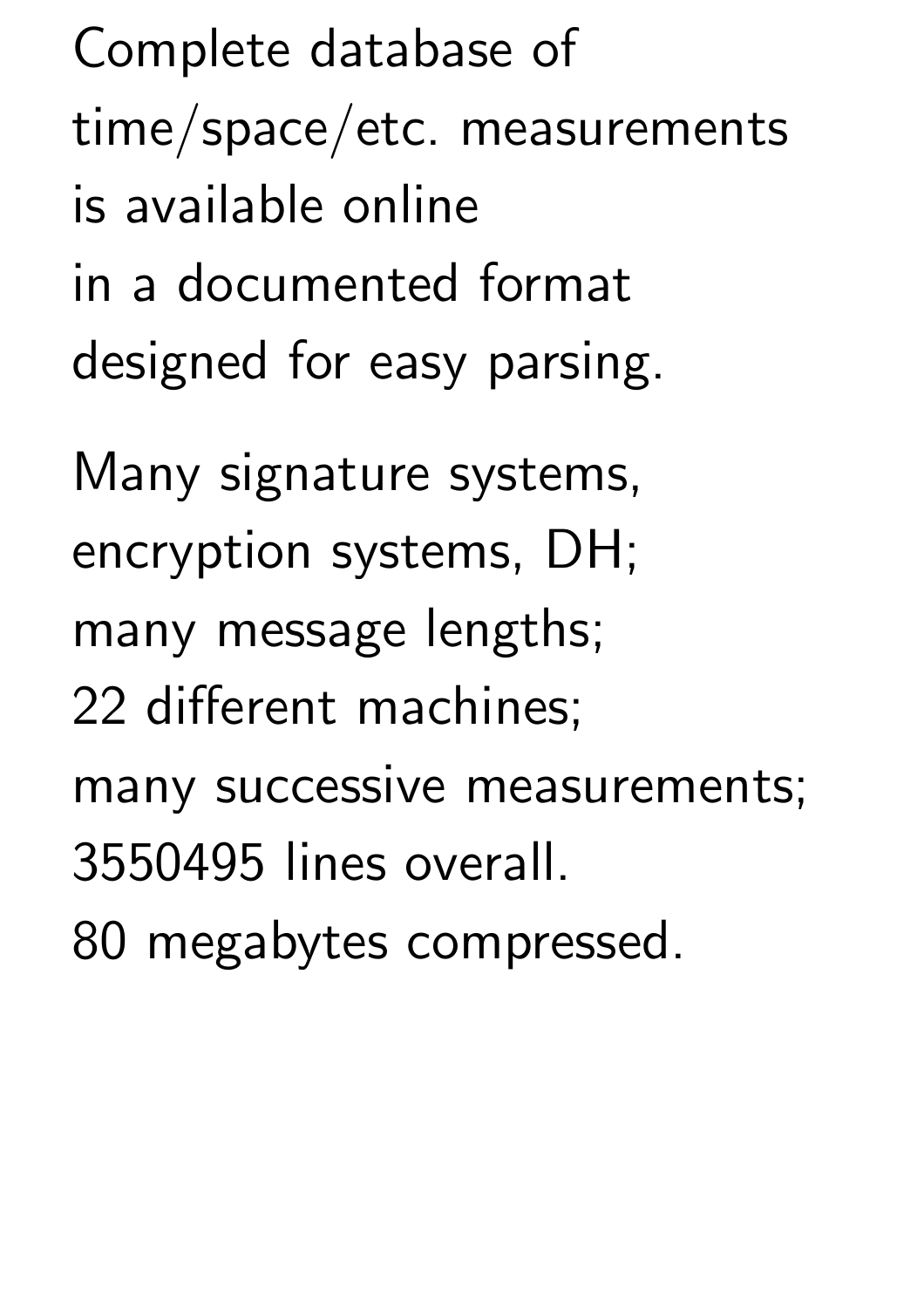## Collecting the measurements

Built an API for BATs (Benchmarkable Asymmetric Tools) such as donald.

API specifies functions such as keypair for BATs to implement.

API was designed to minimize effort required to write a BAT. Examples: some BATs handle long messages; some BATs insist on short messages; some BATs are parametrized; some BATs insist on specific sizes; BATs can assume that GMP is available.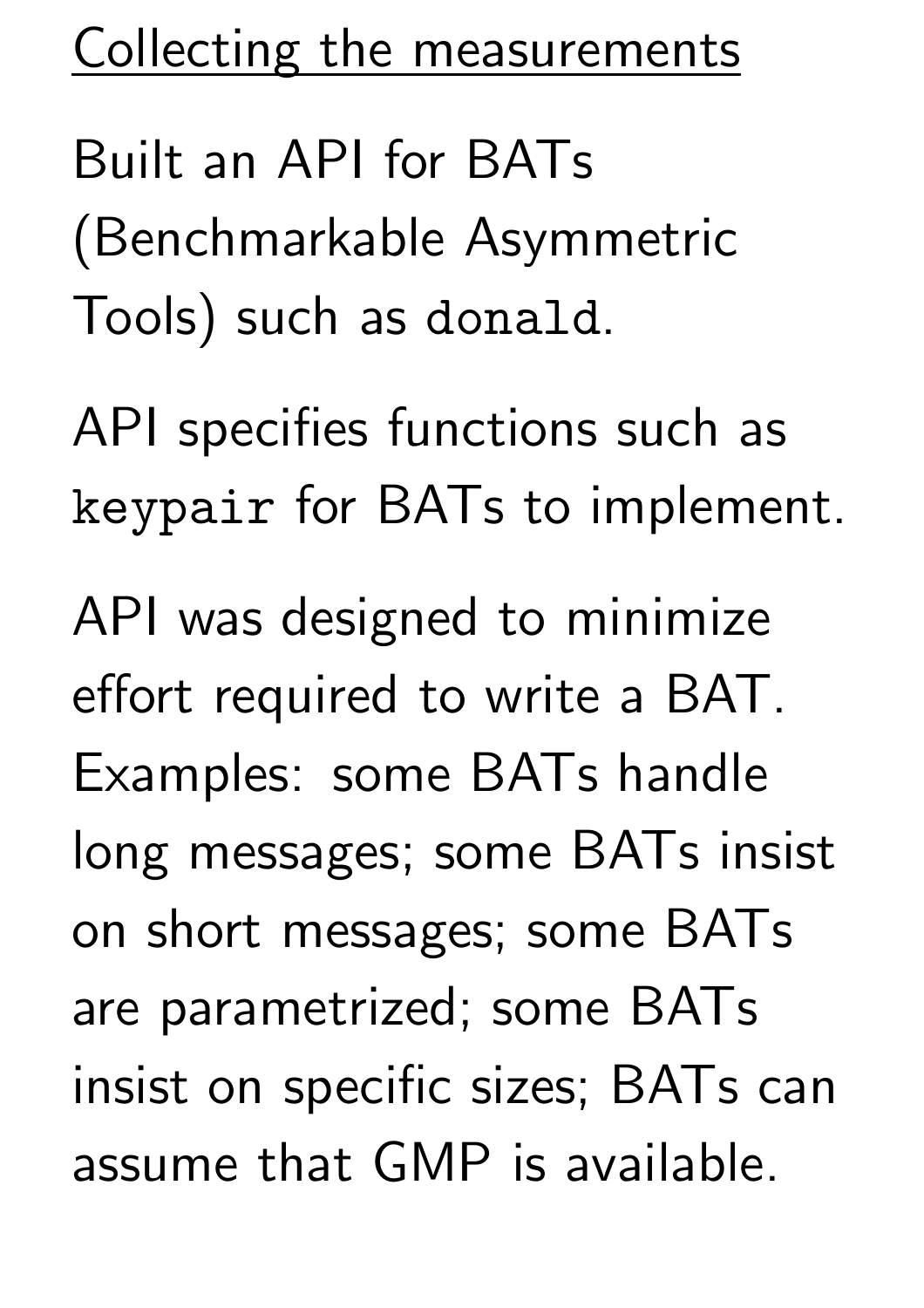Built BATMAN (Benchmarking of Asymmetric Tools on Multiple Architectures, Non-interactively) software that measures BATs.

BATMAN tries (e.g.) donald 1024 on katana under many compilers, selects the best compiler for donald 1024 on katana, and measures donald 1024 on katana with that compiler.

BAT can specify multiple "tunings" to try with each compiler.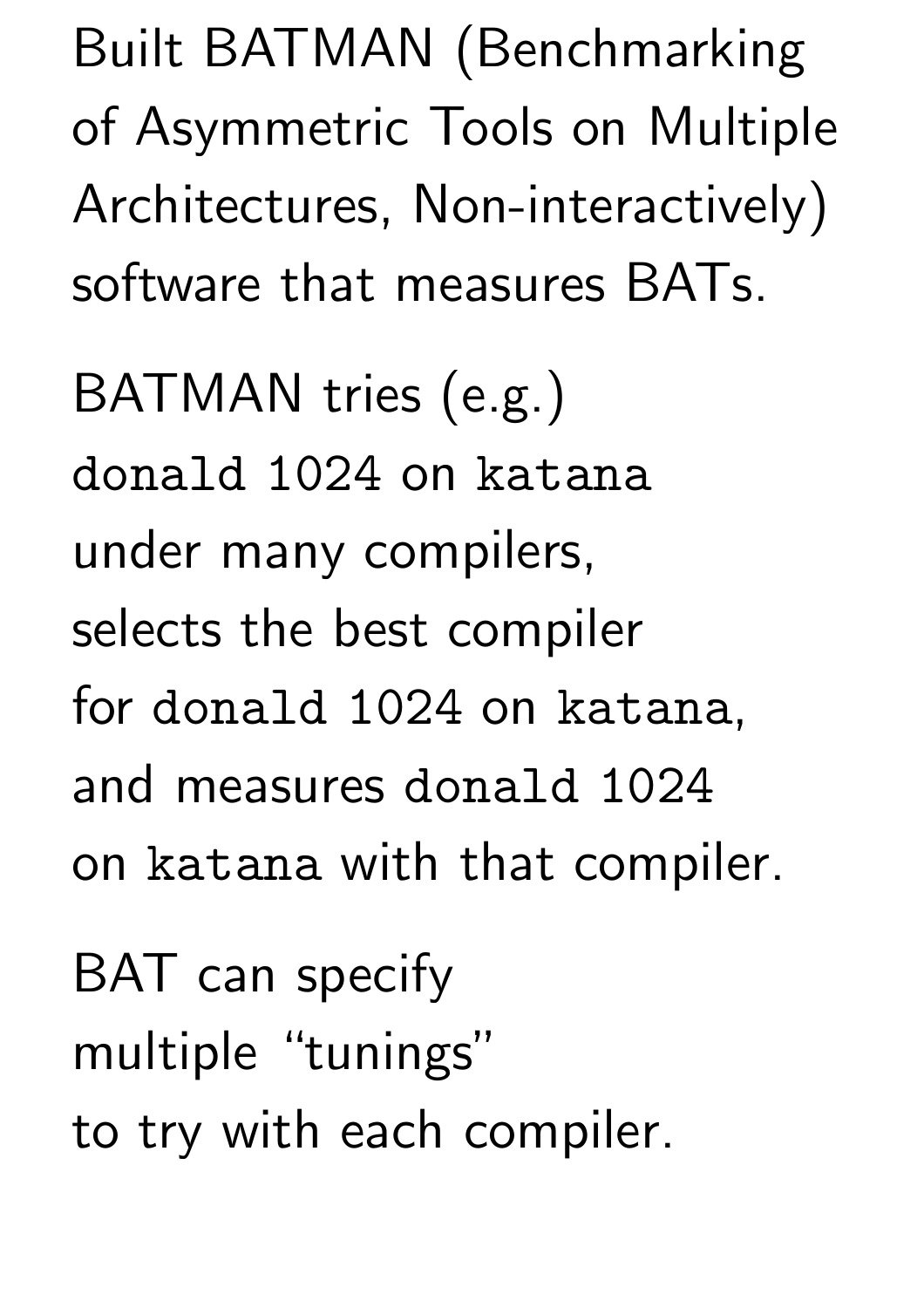To save time,

if a compiler flunks

some simple tests on katana, BATMAN skips the compiler for all BATs on katana.

Median of cycle counts is much more stable than average. Allows very fast measurements.

Collecting complete database took tolerable amount

of CPU time:

27819 seconds on katana,

548297 seconds on a

533MHz PowerPC G4, etc.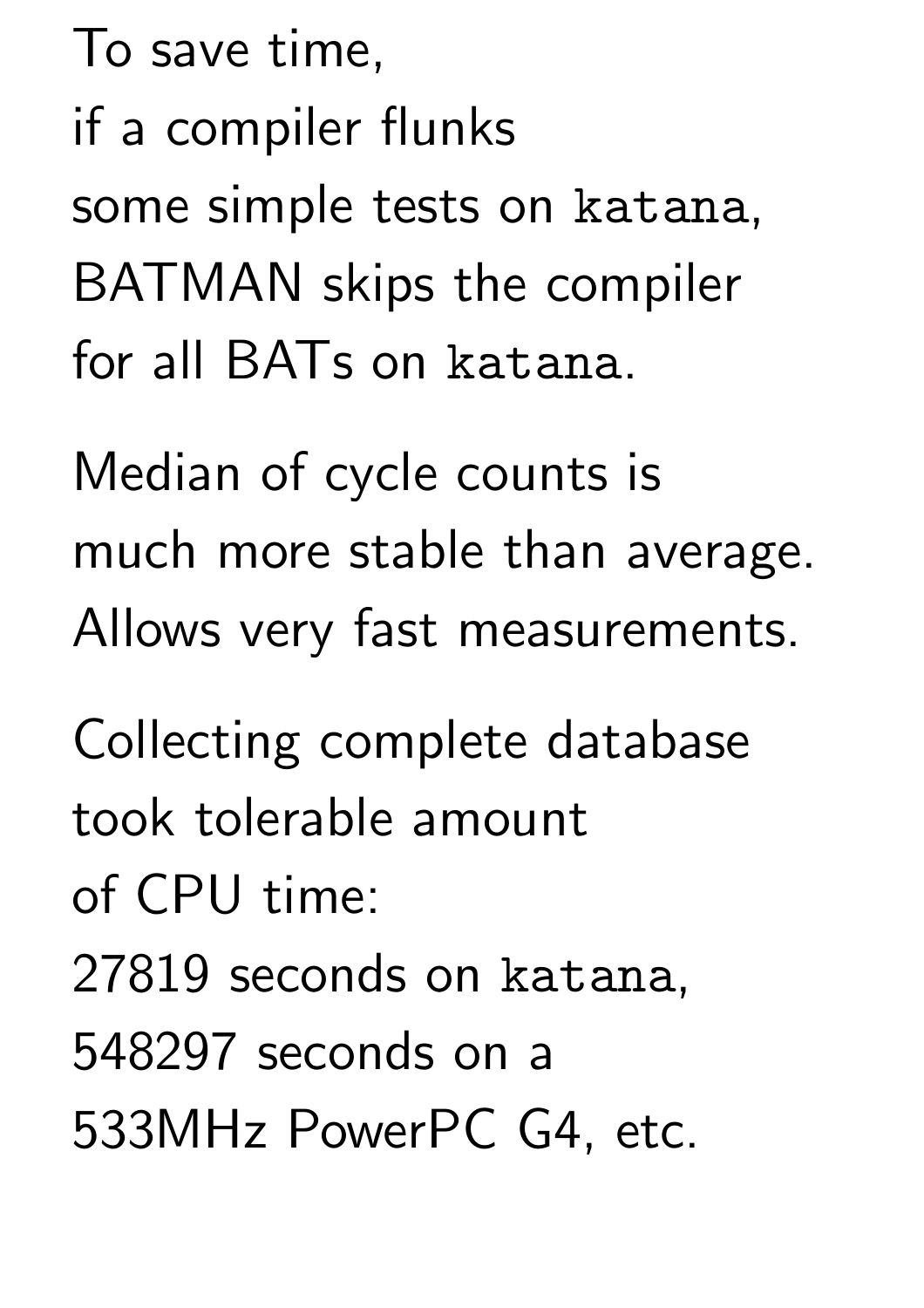Why measure many machines?

Performance of cryptography is heavily influenced by CPU (and other machine features).

Switching from  $\mu$ s to cycles reduces CPU dependence but does not eliminate it.

Paper 1: "X: 20000 P4 cycles." Paper 2: "Y: 15% faster, 17000 PM cycles." Often Y is slower than  $X$  on both P4 and PM!

Sometimes  $Y$  is faster than  $X$  on one CPU but slower on another.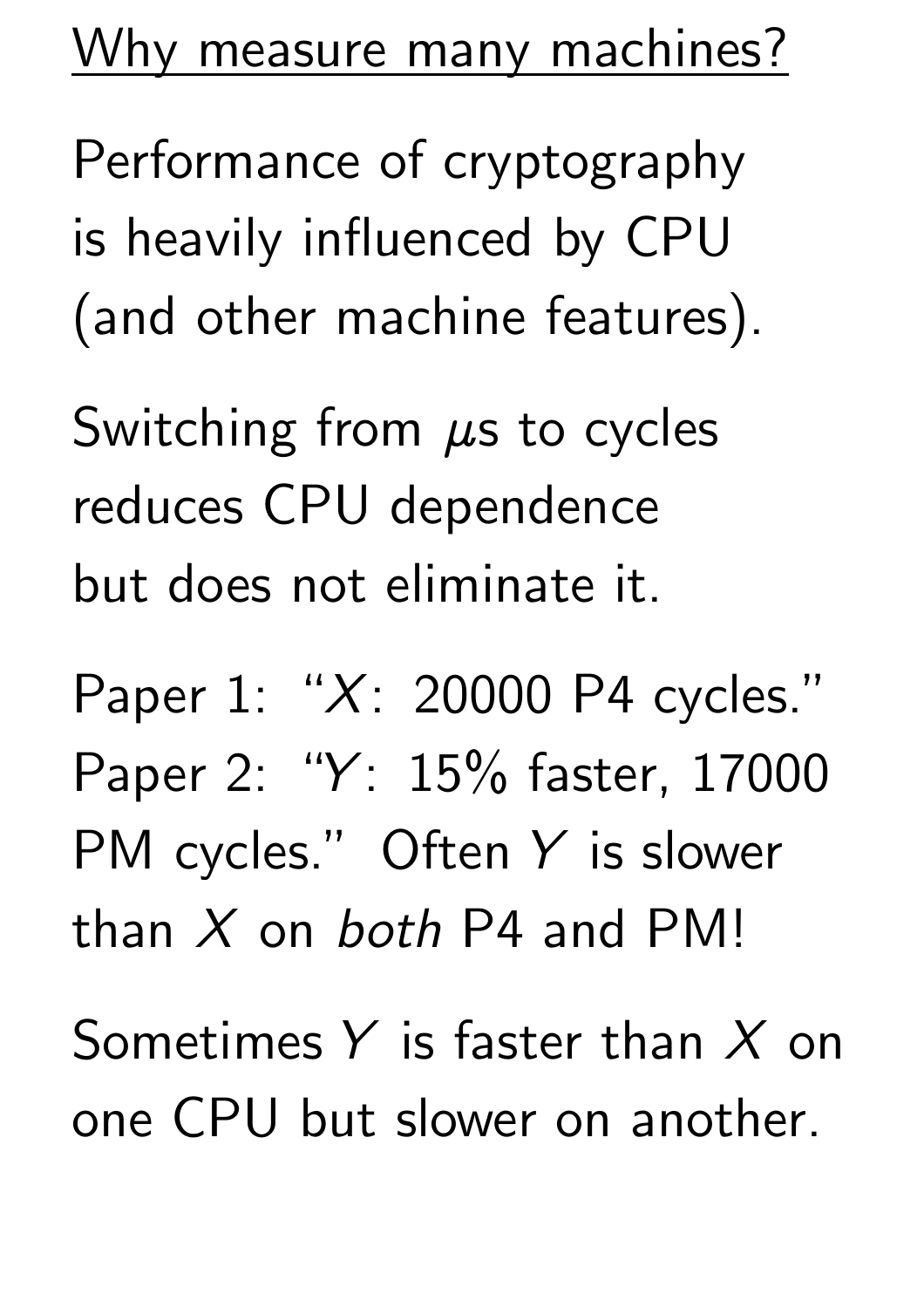How VAMPIRE adds CPUs:

1. Find machine with usable OS, including reasonable compiler. Surely we can share?

2. Port GMP/NTL/OpenSSL. Sometimes quite difficult. Need better config scripts.

- 3. Set up a BATMAN account.
- 4. Port BATMAN. Usually easy.

5. Run BATMAN. Very easy. (Can imagine fully automatic timing of subsequent BATs in appropriate sandboxes.)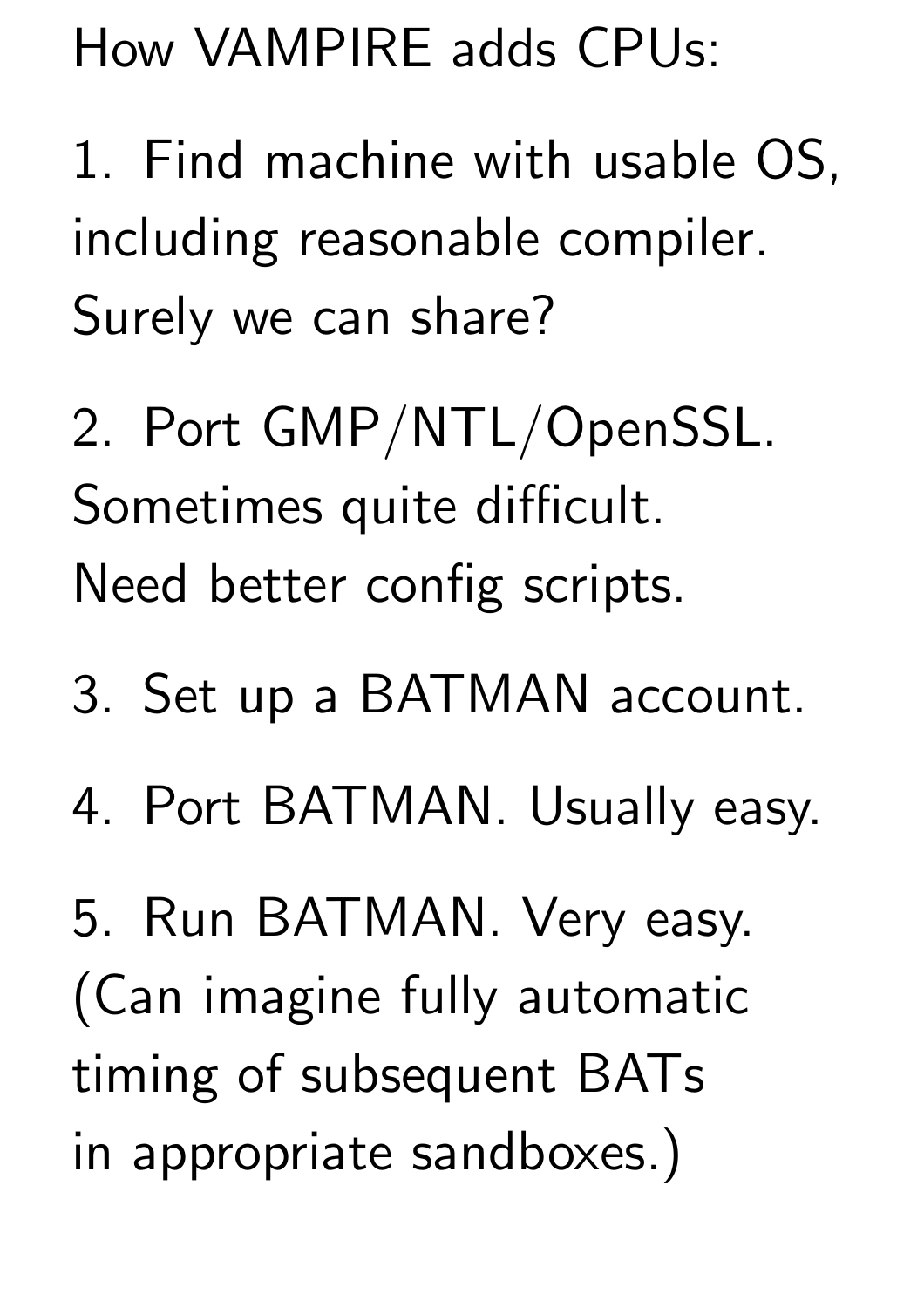## Security evaluations

Do users want the smallest, fastest cryptosystems? Not exactly.

Users want the smallest, fastest cryptosystems that provide an acceptable security level. Can reduce time and space by reducing security level. Example: donald 512

is faster than donald 1024.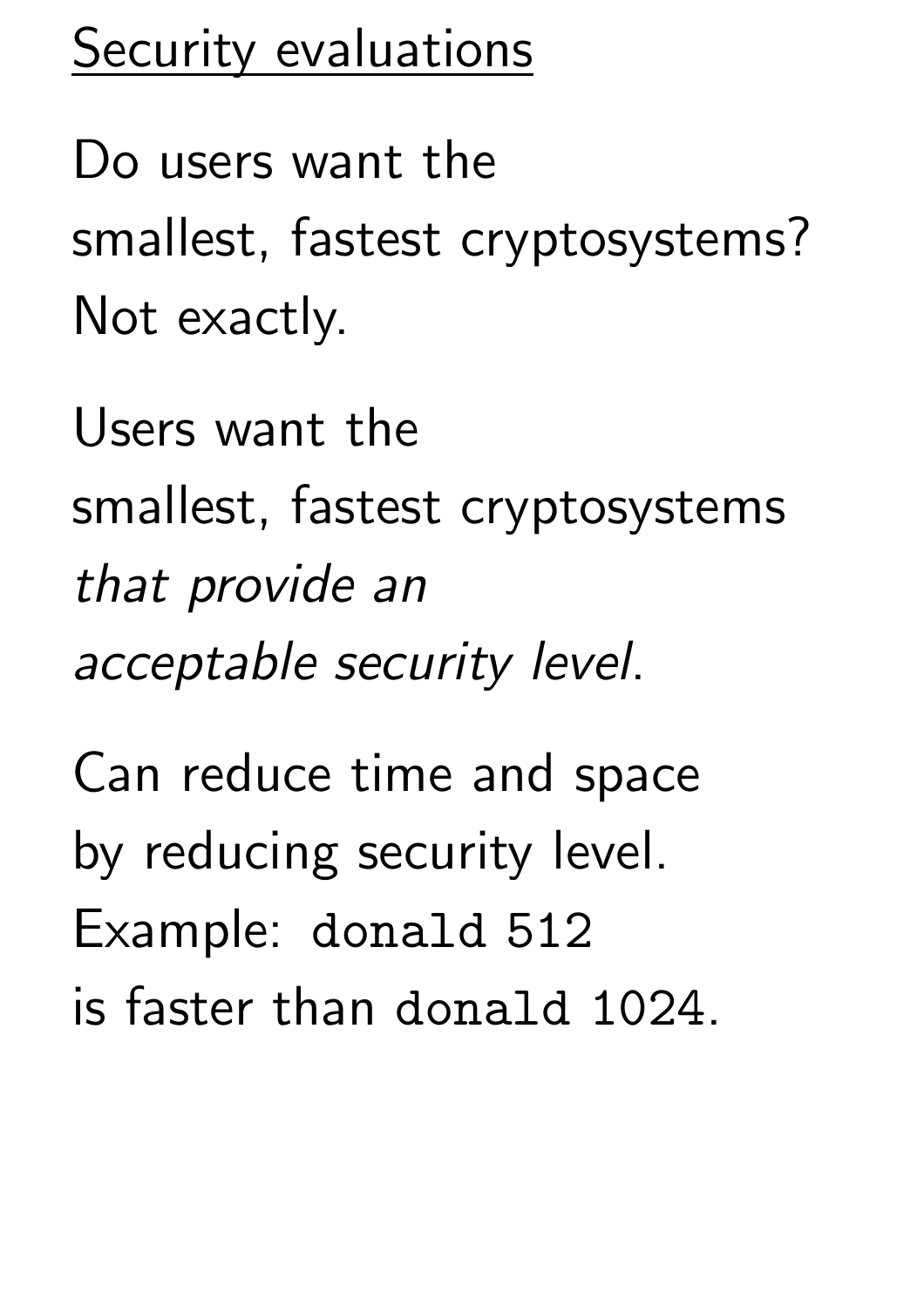eBATS API allows BAT to state its conjectured security level.

Much harder to verify than time/space measurements, but still extremely important for users.

VAMPIRE plans to highlight security-aware comparisons in the next eBATS report.

Question: Should BATtacks be separated from BATs, allowing cryptanalysts to submit separate declarations?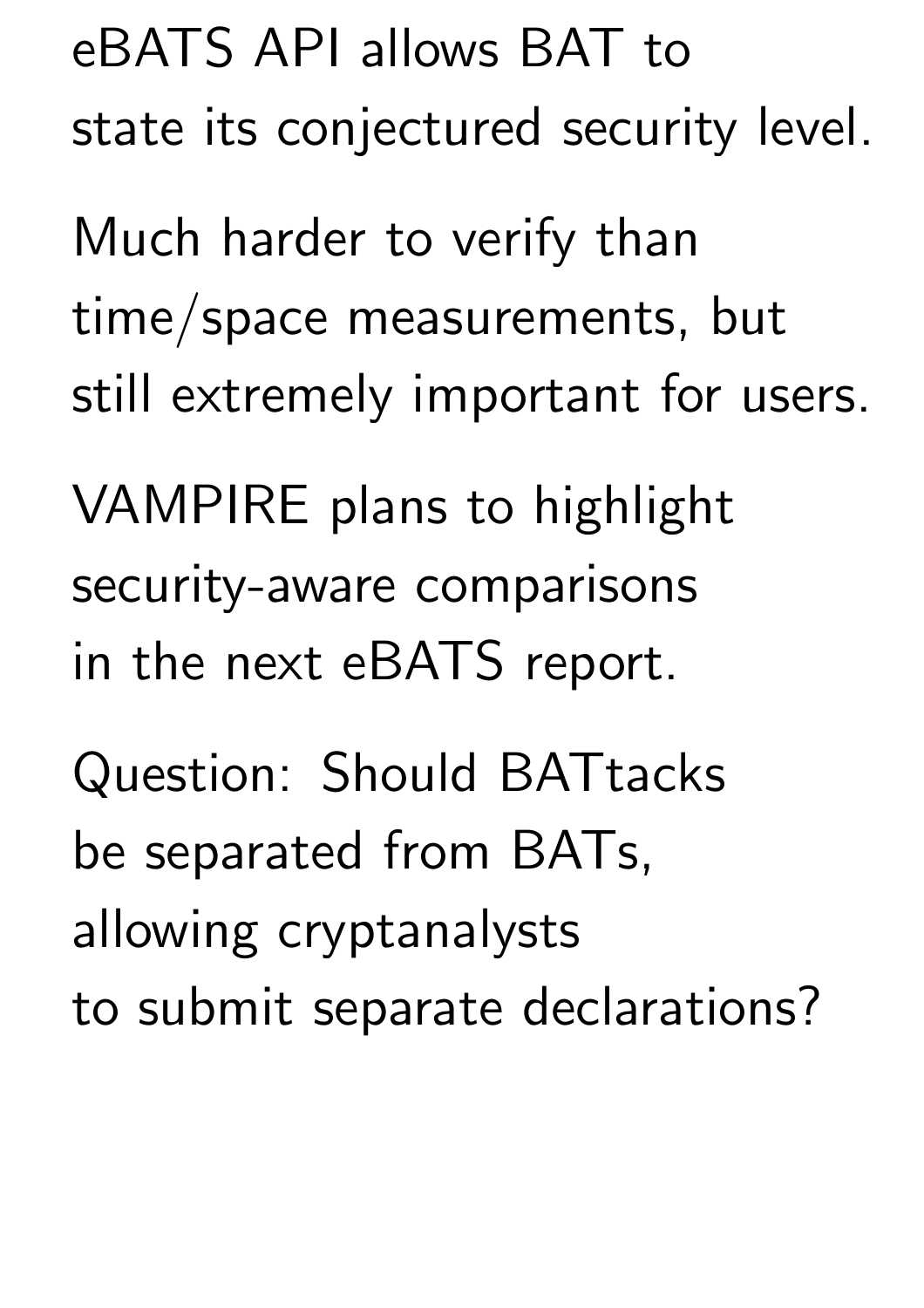## More BATs; faster BATs

Existing BATs cover many public-key systems. Often state-of-the-art software. Thanks for all the contributions!

Implement additional systems? e.g. more post-quantum systems?

Speed up existing systems?

Modify systems to save space?

Protect against timing attacks and other side-channel attacks?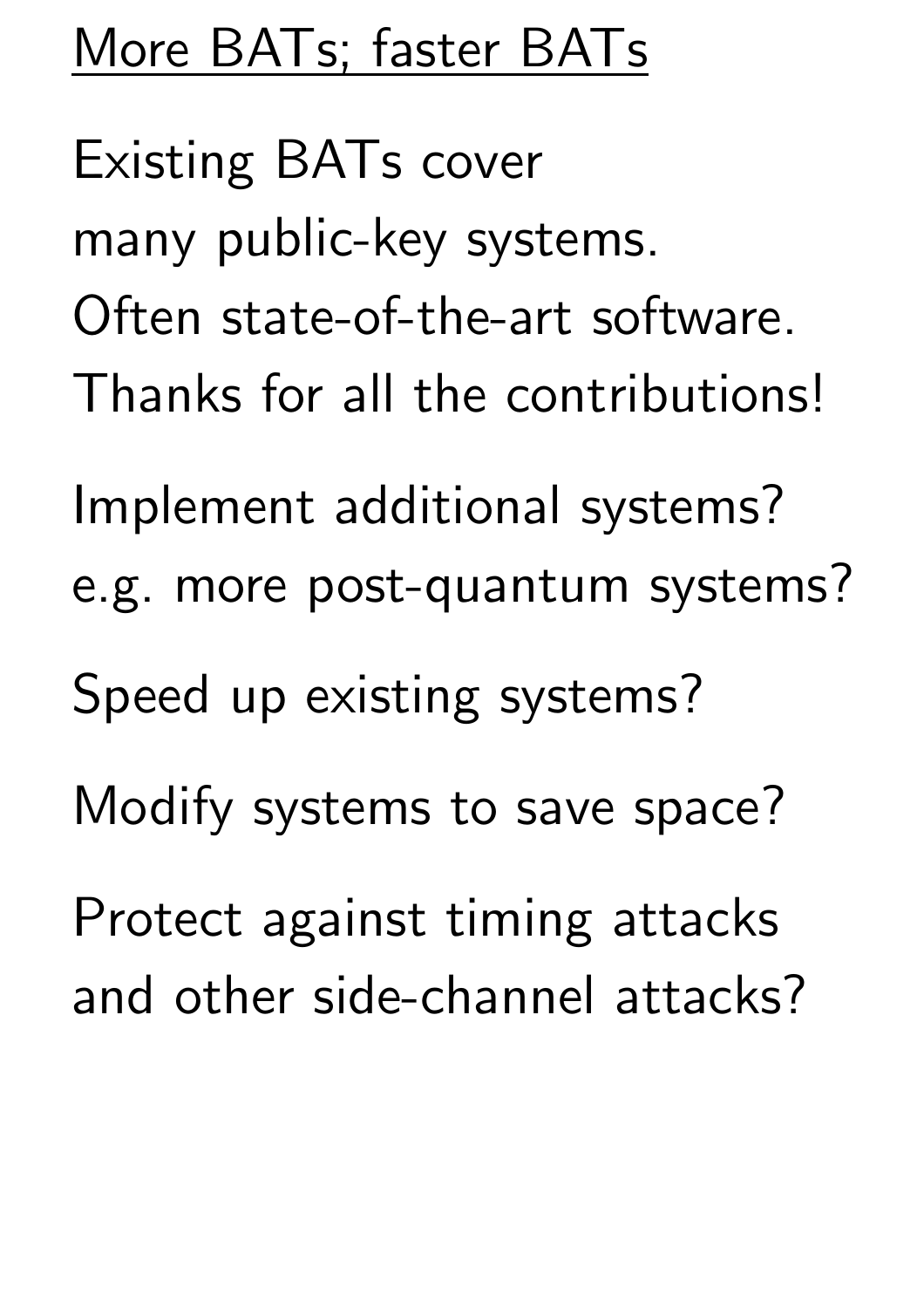VAMPIRE is developing more BATs . . . and so are you! e.g. mceliece-1 from Sendrier. Some BAT speedups will need API extensions:

- Signers with state: e.g., Merkle hash trees.
- Batch operations: e.g., batch DSA verification.
- $\bullet$   $(k, m, s)$  compression: e.g., Bleichenbacher's vanishing RSA.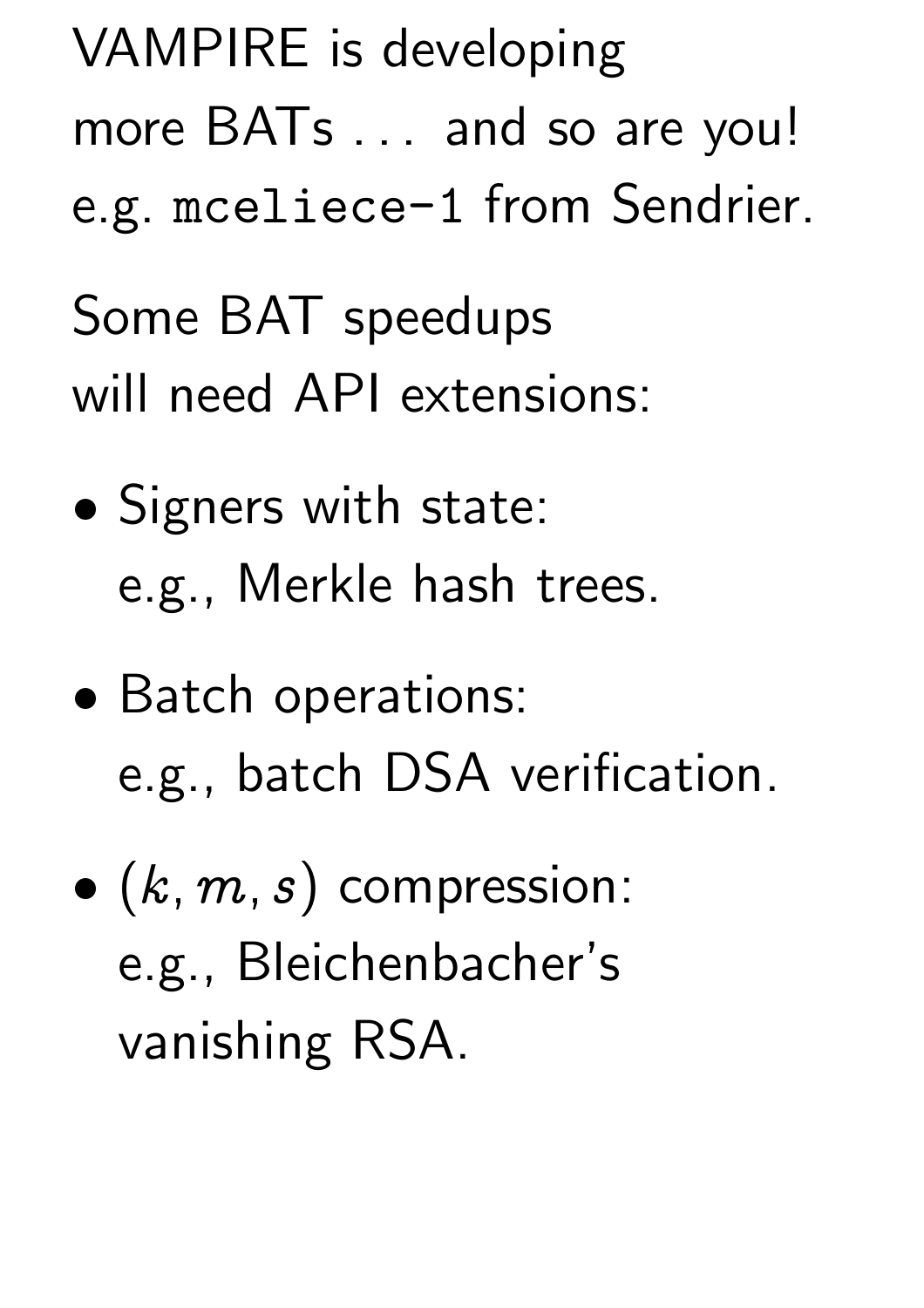The eBATS competition: Build the most efficient public-key software.

Speed improvements should be easy to express in BATs. If not, let us know!

Space improvements should be easy to express in BATs. If not, let us know!

All improvements should be visible in the eBATS results. If not, let us know!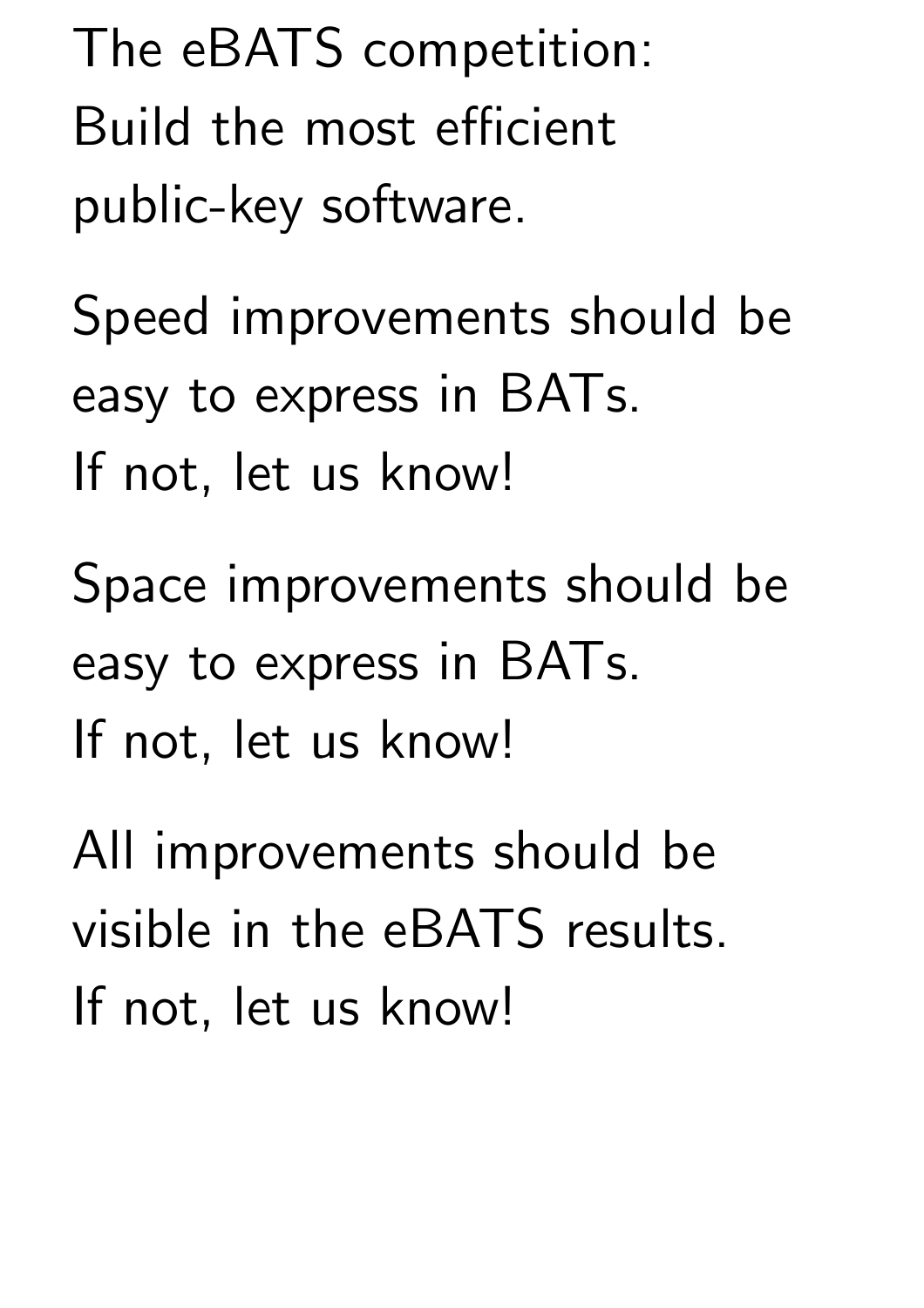More types of cryptography

ciphercycles: toolkit for benchmarking secret-key authenticated encryption. Heavy reuse of BATMAN structure and software. Results presented at SASC 2007.

Identity-based encryption? Hash functions? Merge everything into ECRYPT VAMPIRE Grand Unified Cryptographic-Primitive Benchmarking Toolkit? Need better acronym than EVGUCPBT.